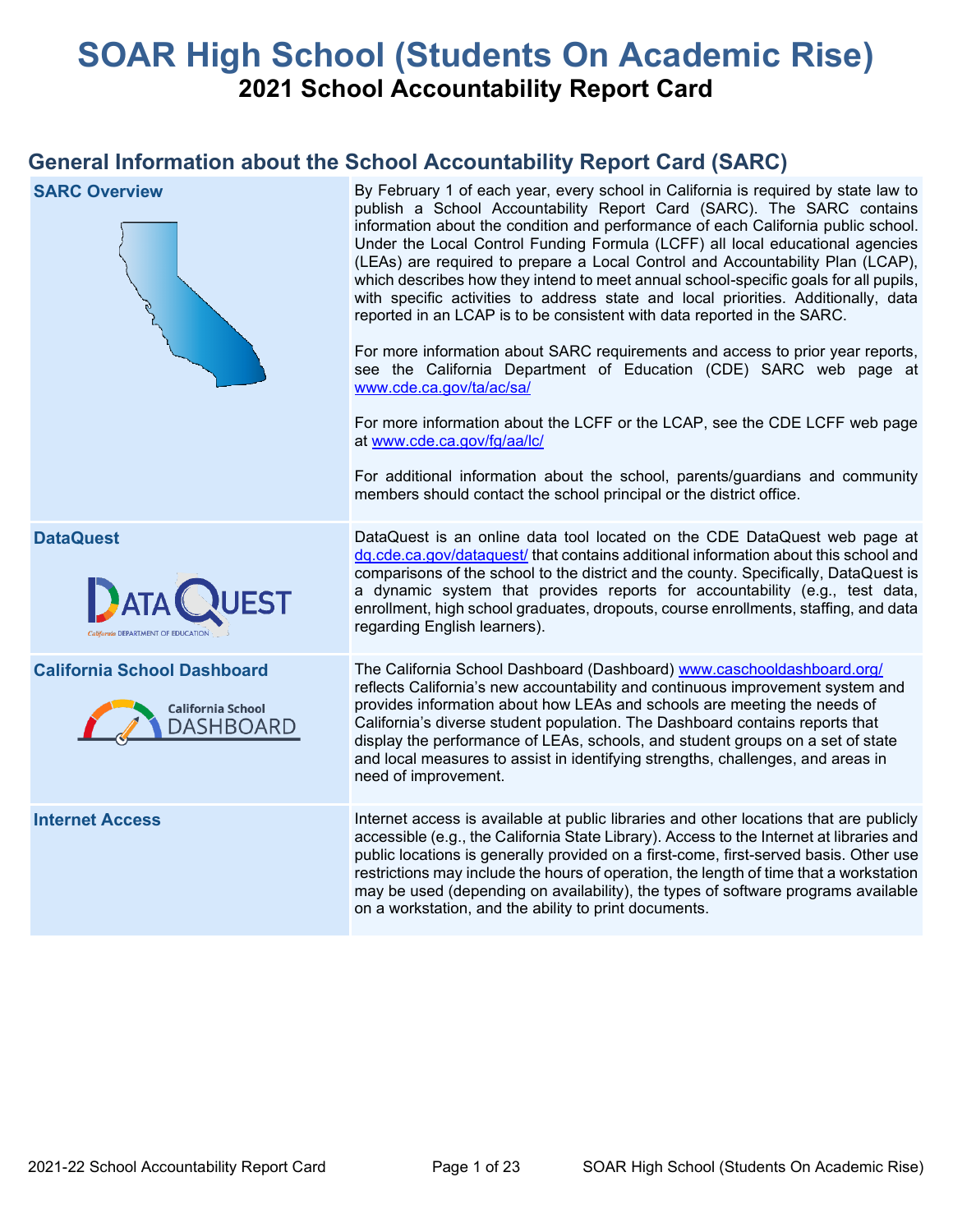## **2021-22 School Contact Information**

| <b>School Name</b>                       | SOAR High School (Students On Academic Rise) |  |  |  |  |
|------------------------------------------|----------------------------------------------|--|--|--|--|
| <b>Street</b>                            | 3041 West Avenue K                           |  |  |  |  |
| City, State, Zip                         | Lancaster, CA 93536                          |  |  |  |  |
| <b>Phone Number</b>                      | $(661)$ 722-6509                             |  |  |  |  |
| <b>Principal</b>                         | Stephanie A. Herrera, Ed.D.                  |  |  |  |  |
| <b>Email Address</b>                     | sherrera@avhsd.org                           |  |  |  |  |
| <b>School Website</b>                    | https://www.soarhs.org                       |  |  |  |  |
| <b>County-District-School (CDS) Code</b> | 19 64246 0111872                             |  |  |  |  |

## **2021-22 District Contact Information**

| <b>District Name</b>            | Antelope Valley Union High School District |  |  |  |  |
|---------------------------------|--------------------------------------------|--|--|--|--|
| <b>Phone Number</b>             | 661-948-7655                               |  |  |  |  |
| Superintendent                  | Greg Nehen                                 |  |  |  |  |
| <b>Email Address</b>            | gnehen@avhsd.org                           |  |  |  |  |
| <b>District Website Address</b> | www.avdistrict.org                         |  |  |  |  |

#### **2021-22 School Overview**

SOAR (Students On Academic Rise) High School is an early college high school in the Antelope Valley Union High School District located on the Antelope Valley College campus. This program is supported by both the high school and college district.

In the Fall of 2005, the California Community College Foundation approached the college and high school districts about the possibility of an early college high school program in the area. Since the concept was supported by both districts it required cooperative agreements and staff with the vision and desire to operate outside the box to do something completely different than any other school program in the area. The college and high school district boards agreed and supported the creation of an early college high school in the Antelope Valley.

#### Mission:

Students On the Academic Rise (SOAR) High School provides a supportive, flexible and academically enriched environment with an emphasis in mathematics, science and engineering for underrepresented students who may be high potential but low performing in the traditional educational system. SOAR High School is designed to promote academic achievement, social maturity, and enhanced economic opportunities through the completion of high school and success in college. SOAR High School embraces the Core Principles of the Early College High School (ECHS) Initiative, including improving the graduation rates by creating a flexible high school year, by compressing the number of years to complete a college degree, and removing financial and other barriers to college.

#### Vision:

SOAR Stars are life-long learners and self-advocates who solve the most pressing challenges through an unwavering pursuit of knowledge, innovation, and collaboration, becoming engaged and productive leaders in their communities.

Values:

- S Self Advocate
- T Teachable
- A Accountable
- R Respectful

Motto: Dream High and SOAR Higher!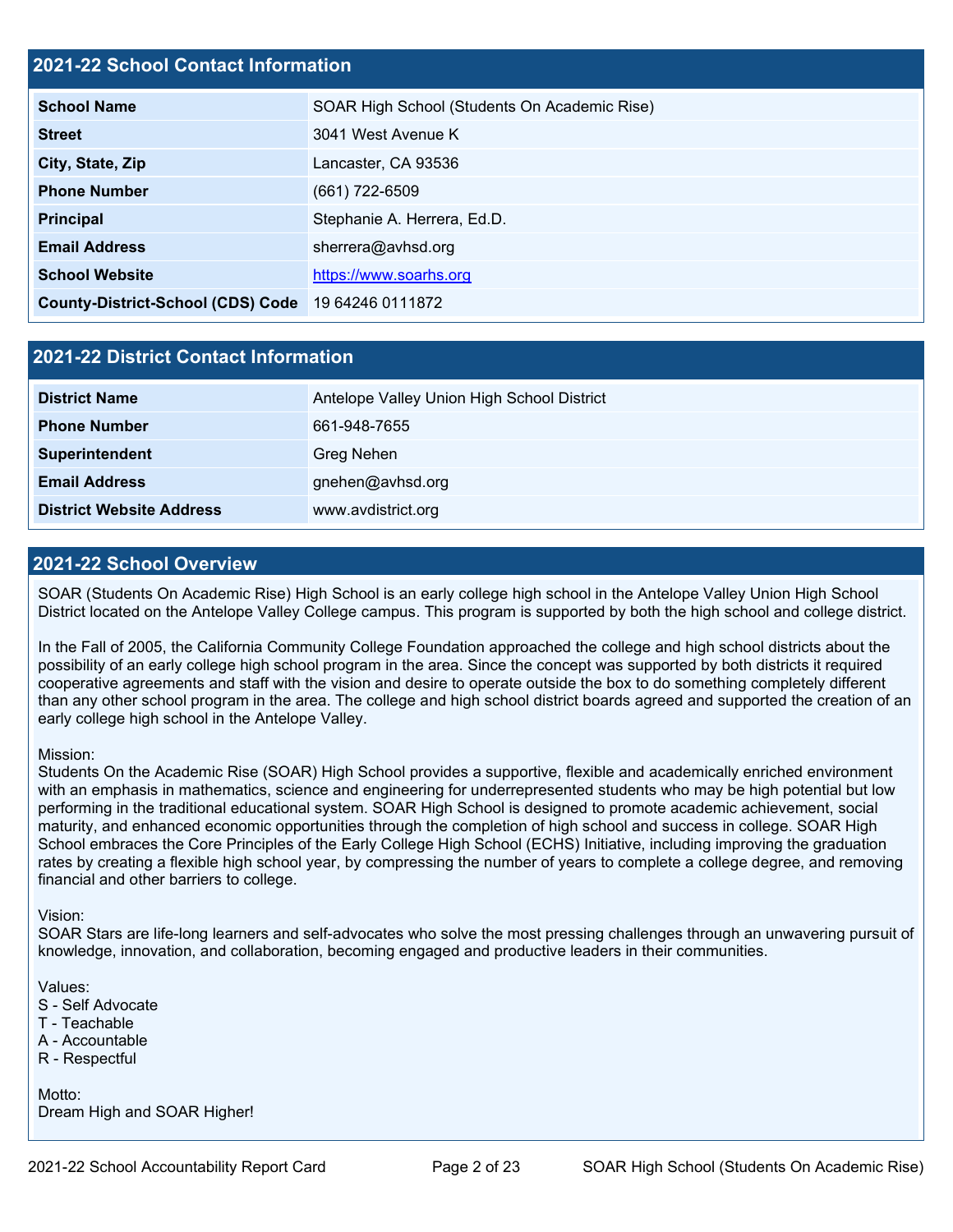## **About this School**

| 2020-21 Student Enrollment by Grade Level |                           |  |  |  |
|-------------------------------------------|---------------------------|--|--|--|
| <b>Grade Level</b>                        | <b>Number of Students</b> |  |  |  |
| Grade 9                                   | 136                       |  |  |  |
| Grade 10                                  | 121                       |  |  |  |
| Grade 11                                  | 116                       |  |  |  |
| Grade 12                                  | 102                       |  |  |  |
| <b>Total Enrollment</b>                   | 475                       |  |  |  |

## **2020-21 Student Enrollment by Student Group**

| <b>Student Group</b>                   | <b>Percent of Total Enrollment</b> |
|----------------------------------------|------------------------------------|
| American Indian or Alaska Native       | 0.4                                |
| Asian                                  | 3.8                                |
| <b>Black or African American</b>       | 12.4                               |
| <b>Filipino</b>                        | 3.6                                |
| <b>Hispanic or Latino</b>              | 59.2                               |
| <b>Two or More Races</b>               | 7.2                                |
| <b>White</b>                           | 13.5                               |
| <b>English Learners</b>                | 0.2                                |
| <b>Foster Youth</b>                    | 0.2                                |
| <b>Homeless</b>                        | 0.2                                |
| <b>Socioeconomically Disadvantaged</b> | 56.6                               |
| <b>Students with Disabilities</b>      | 1.5                                |

## **A. Conditions of Learning State Priority: Basic**

The SARC provides the following information relevant to the State priority: Basic (Priority 1):

- Degree to which teachers are appropriately assigned and fully credentialed in the subject area and for the pupils they are teaching;
- Pupils have access to standards-aligned instructional materials; and
- School facilities are maintained in good repair

Note: For more information refer to the Updated Teacher Equity Definitions web page at<https://www.cde.ca.gov/pd/ee/teacherequitydefinitions.asp>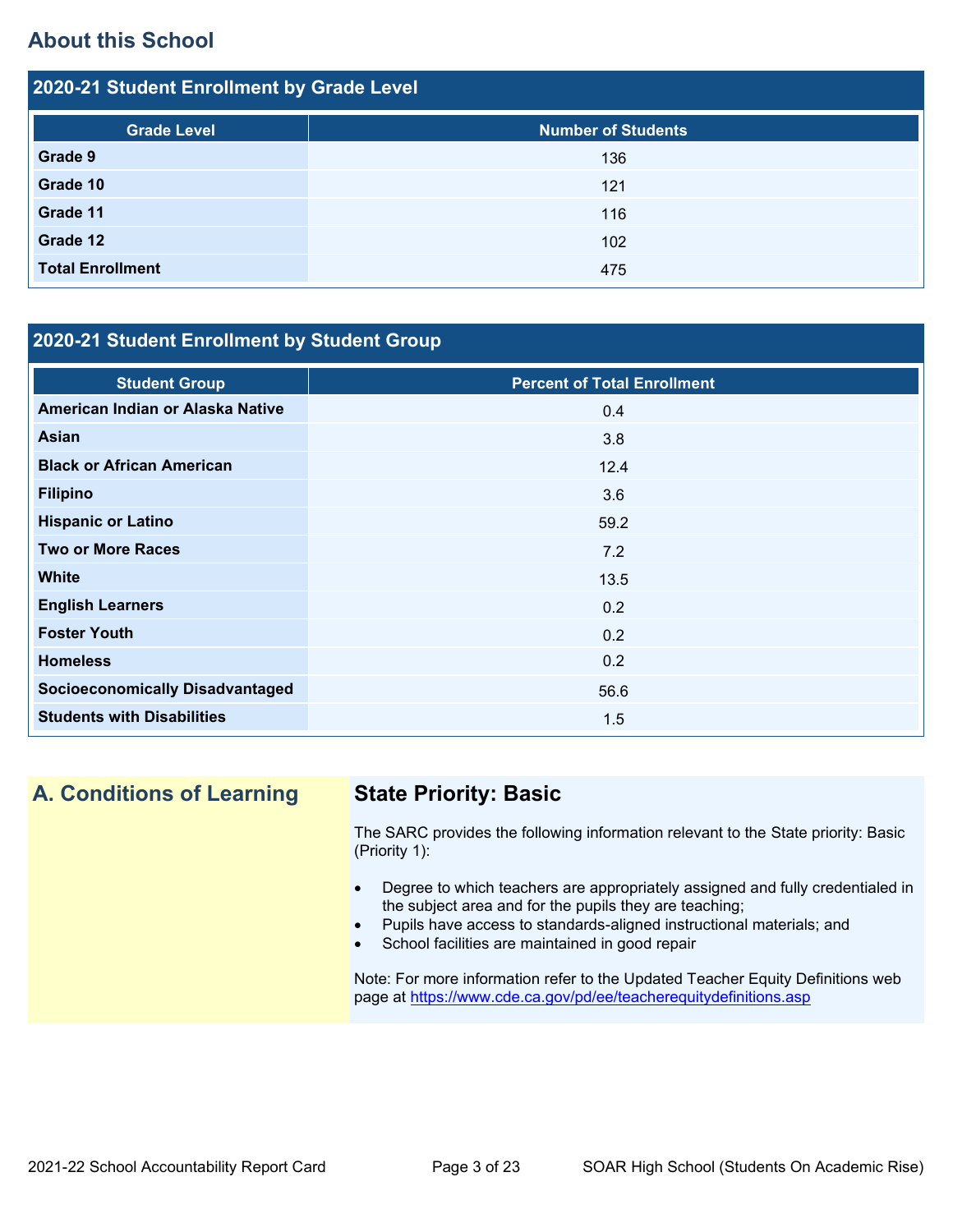| 2019-20 Teacher Preparation and Placement                                                       |         |  |  |
|-------------------------------------------------------------------------------------------------|---------|--|--|
| <b>Authorization/Assignment</b>                                                                 | 2019-20 |  |  |
| Fully (Preliminary or Clear) Credentialed for Subject and Student Placement (properly assigned) |         |  |  |
| <b>Intern Credential Holders Properly Assigned</b>                                              |         |  |  |
| Teachers Without Credentials and Misassignments ("ineffective" under ESSA)                      |         |  |  |
| Credentialed Teachers Assigned Out-of-Field ("out-of-field" under ESSA)                         |         |  |  |
| <b>Unknown</b>                                                                                  |         |  |  |
| <b>Total Teaching Positions</b>                                                                 |         |  |  |
|                                                                                                 |         |  |  |

Note: The data in this table is based on Full Time Equivalent (FTE) status. One FTE equals one staff member working full time; one FTE could also represent two staff members who each work 50 percent of full time. Additionally, an assignment is defined as a position that an educator is assigned to based on setting, subject, and grade level. An authorization is defined as the services that an educator is authorized to provide to students.

# **2019-20 Teachers Without Credentials and Misassignments (considered "ineffective" under ESSA) Authorization/Assignment 2019-20 Permits and Waivers Misassignments Vacant Positions Total Teachers Without Credentials and Misassignments**

| 2019-20 Credentialed Teachers Assigned Out-of-Field (considered "out-of-field" under ESSA) |  |
|--------------------------------------------------------------------------------------------|--|
|                                                                                            |  |

| Indicator                                                     | 2019-20 |
|---------------------------------------------------------------|---------|
| <b>Credentialed Teachers Authorized on a Permit or Waiver</b> |         |
| <b>Local Assignment Options</b>                               |         |
| <b>Total Out-of-Field Teachers</b>                            |         |

## **2019-20 Class Assignments**

| <b>Indicator</b>                                                                                                                                    | 2019-20 |
|-----------------------------------------------------------------------------------------------------------------------------------------------------|---------|
| <b>Misassignments for English Learners</b><br>(a percentage of all the classes with English learners taught by teachers that are misassigned)       |         |
| No credential, permit or authorization to teach<br>(a percentage of all the classes taught by teachers with no record of an authorization to teach) |         |

| 2021-22 Quality, Currency, Availability of Textbooks and Other Instructional Materials |  |  |  |  |  |  |
|----------------------------------------------------------------------------------------|--|--|--|--|--|--|
| Year and month in which the data were collected<br>December 2021                       |  |  |  |  |  |  |
|                                                                                        |  |  |  |  |  |  |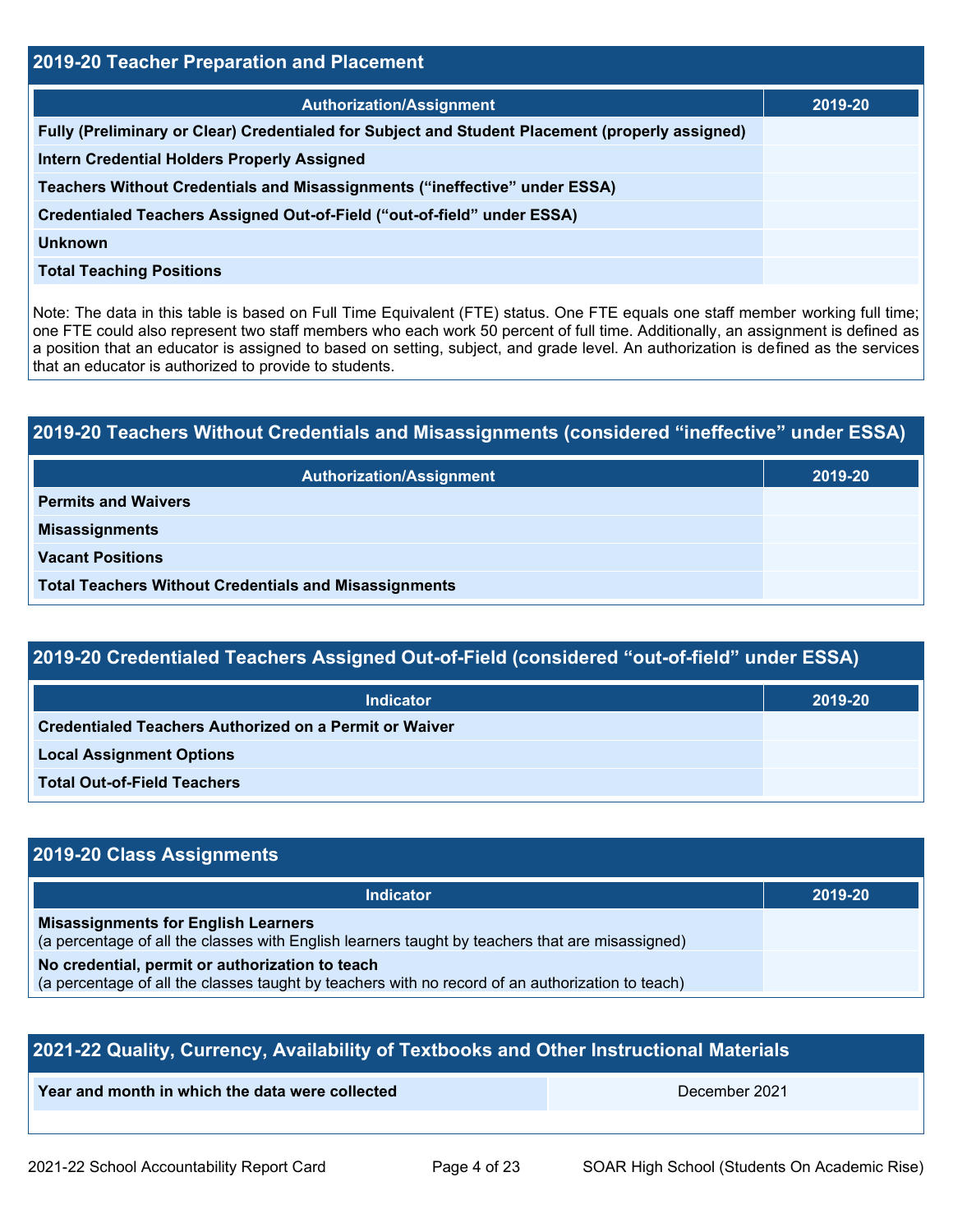| <b>Subject</b>                                         | Textbooks and Other Instructional Materials/year of<br><b>Adoption</b>                                                                                                                                                                                                                                                                                                                                                                                                                                                                                                                                                                                                                         | <b>From</b><br><b>Most</b><br><b>Recent</b><br><b>Adoption</b> | <b>Percent</b><br><b>Students</b><br><b>Lacking Own</b><br><b>Assigned</b><br><b>Copy</b> |
|--------------------------------------------------------|------------------------------------------------------------------------------------------------------------------------------------------------------------------------------------------------------------------------------------------------------------------------------------------------------------------------------------------------------------------------------------------------------------------------------------------------------------------------------------------------------------------------------------------------------------------------------------------------------------------------------------------------------------------------------------------------|----------------------------------------------------------------|-------------------------------------------------------------------------------------------|
| <b>Reading/Language Arts</b>                           | SpringBoard California English Language Arts Grade 9<br>Student Edition/2017<br>SpringBoard California English Language Arts Grade 10<br>Student Edition/2017<br>SpringBoard California English Language Arts Grade 11<br>Student Edition/2017<br>SpringBoard California English Language Arts Grade 12<br>Student Edition/2017<br>SpringBoard California English Language Development<br>Grade 9 Student Edition/2017<br>SpringBoard California English Language Development<br>Grade 10 Student Edition/2017<br>SpringBoard California English Language Development<br>Grade 11 Student Edition/2017<br>SpringBoard California English Language Development<br>Grade 12 Student Edition/2017 | Yes                                                            | 0%                                                                                        |
| <b>Mathematics</b>                                     | Houghton Mifflin Harcourt Big Ideas Algebra/2016<br>Houghton Mifflin Harcourt Big Ideas Geometry/2016<br>Houghton Mifflin Harcourt Big Ideas Algebra 2/2016<br>Algebra & Trigonometry: Structure and Method-Book 2/ 2002<br>Trigonometry<br>Calculus: A New Horizon / 2008                                                                                                                                                                                                                                                                                                                                                                                                                     | Yes                                                            | 0%                                                                                        |
| <b>Science</b>                                         | World of Chemistry / 2002<br>Earth Science: Geology, the Environment, and the Universe /<br>2003<br>Biology / 2002<br>Physics: Principles and Problems / 2002                                                                                                                                                                                                                                                                                                                                                                                                                                                                                                                                  | Yes                                                            | 0%                                                                                        |
| <b>History-Social Science</b>                          | Economics: Principles of Economics & Principles of American<br>Democracy/2019<br>Civics: Principles of American Democracy/2019<br>World History: Democracy/World History, Culture, &<br>Geography: The Modern World/2019<br>US History: United States History & Geography: Continuity &<br>Change/2019                                                                                                                                                                                                                                                                                                                                                                                         | Yes                                                            | 0%                                                                                        |
| <b>Foreign Language</b>                                | French/ EntreCultures Levels 1, 2, and 3 / 2020<br>Spanish / ¡Avancemos! 1 / 2008<br>Spanish / ¡Avancemos! 2 / 2008<br>Spanish / ¡Avancemos! 3 / 2008                                                                                                                                                                                                                                                                                                                                                                                                                                                                                                                                          | Yes                                                            | 0%                                                                                        |
| <b>Health</b>                                          | Glencoe Health: A Guide to Wellness / 2001                                                                                                                                                                                                                                                                                                                                                                                                                                                                                                                                                                                                                                                     | Yes                                                            | 0%                                                                                        |
| <b>Visual and Performing Arts</b>                      | Instrumental: Essential Elements / 2000<br>Music First / 2000<br>Exploring Photography / 2000<br>The Photographic Eye / 2000<br>Theatre: Art in Action / 2000<br><b>Music / 2000</b><br>Symphonic Band Technique / 2000                                                                                                                                                                                                                                                                                                                                                                                                                                                                        | Yes                                                            | 0%                                                                                        |
| <b>Science Laboratory Equipment</b><br>$(grades 9-12)$ | All labs are fully equipped with the appropriate materials                                                                                                                                                                                                                                                                                                                                                                                                                                                                                                                                                                                                                                     | Yes                                                            | 0%                                                                                        |

Ŷ.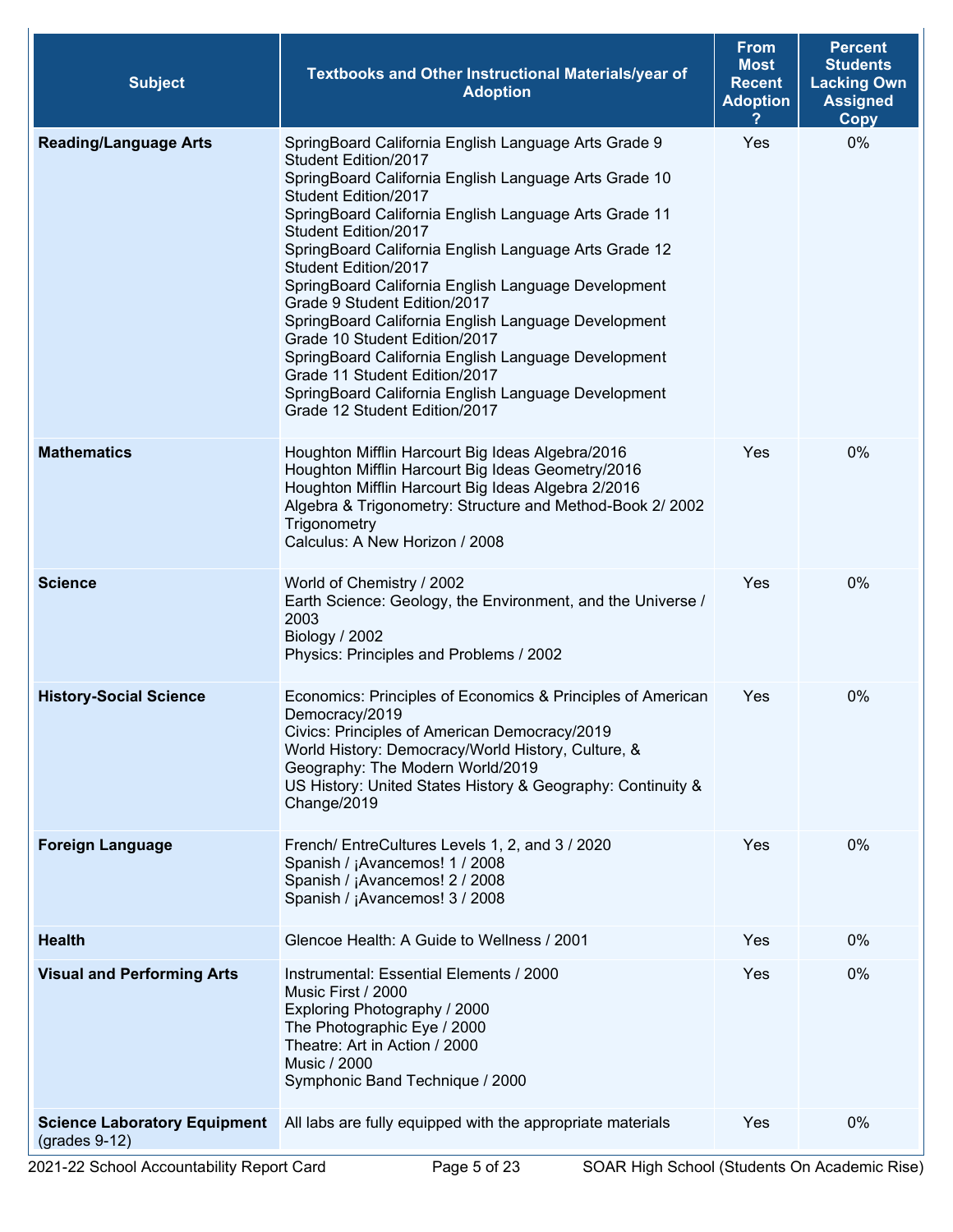## **School Facility Conditions and Planned Improvements**

Students have access to the college facilities as needed. SOAR High School is comprised of nine classrooms, an administration building,and restroom facilities for both adults and students respectfully. The construction of the facility was completed in December of 2008 and occupied in January 2009. All classrooms are in good operating condition and preventative safety measures are in place to uphold overall campus maintenance.

#### **Year and month of the most recent FIT report** 11/10/2021

| <b>System Inspected</b>                                                       | <b>Rate</b><br>Good | Rate<br>Fair | <b>Rate</b><br>Poor | <b>Repair Needed and Action Taken or Planned</b>                                                                                                  |
|-------------------------------------------------------------------------------|---------------------|--------------|---------------------|---------------------------------------------------------------------------------------------------------------------------------------------------|
| <b>Systems:</b><br>Gas Leaks, Mechanical/HVAC, Sewer                          | X                   |              |                     |                                                                                                                                                   |
| Interior:<br><b>Interior Surfaces</b>                                         | $\sf X$             |              |                     |                                                                                                                                                   |
| <b>Cleanliness:</b><br>Overall Cleanliness, Pest/Vermin Infestation           | $\mathsf{X}$        |              |                     | S3: wall covering over 20%, clutter, dirty vents<br>Repairs to be rectified.                                                                      |
| <b>Electrical</b>                                                             |                     | $\times$     |                     | S1: ballast, missing light cover, loose faucets<br>S6: light out cabinet clutter<br>Repairs to be rectified.                                      |
| <b>Restrooms/Fountains:</b><br>Restrooms, Sinks/ Fountains                    | $\mathsf{X}$        |              |                     | S1: ballast, missing light cover, loose faucets<br>Repairs to be rectified.                                                                       |
| Safety:<br>Fire Safety, Hazardous Materials                                   |                     | $\times$     |                     | S2: wall covering over 20%<br>S3: wall covering over 20%, clutter, dirty vents<br>S5: wall covering over 20%, clutter<br>Repairs to be rectified. |
| <b>Structural:</b><br><b>Structural Damage, Roofs</b>                         | $\mathsf{X}$        |              |                     |                                                                                                                                                   |
| <b>External:</b><br>Playground/School Grounds, Windows/<br>Doors/Gates/Fences | $\sf X$             |              |                     |                                                                                                                                                   |

| <b>Overall Facility Rate</b> |      |      |      |  |  |
|------------------------------|------|------|------|--|--|
| <b>Exemplary</b>             | Good | Fair | Poor |  |  |
|                              |      |      |      |  |  |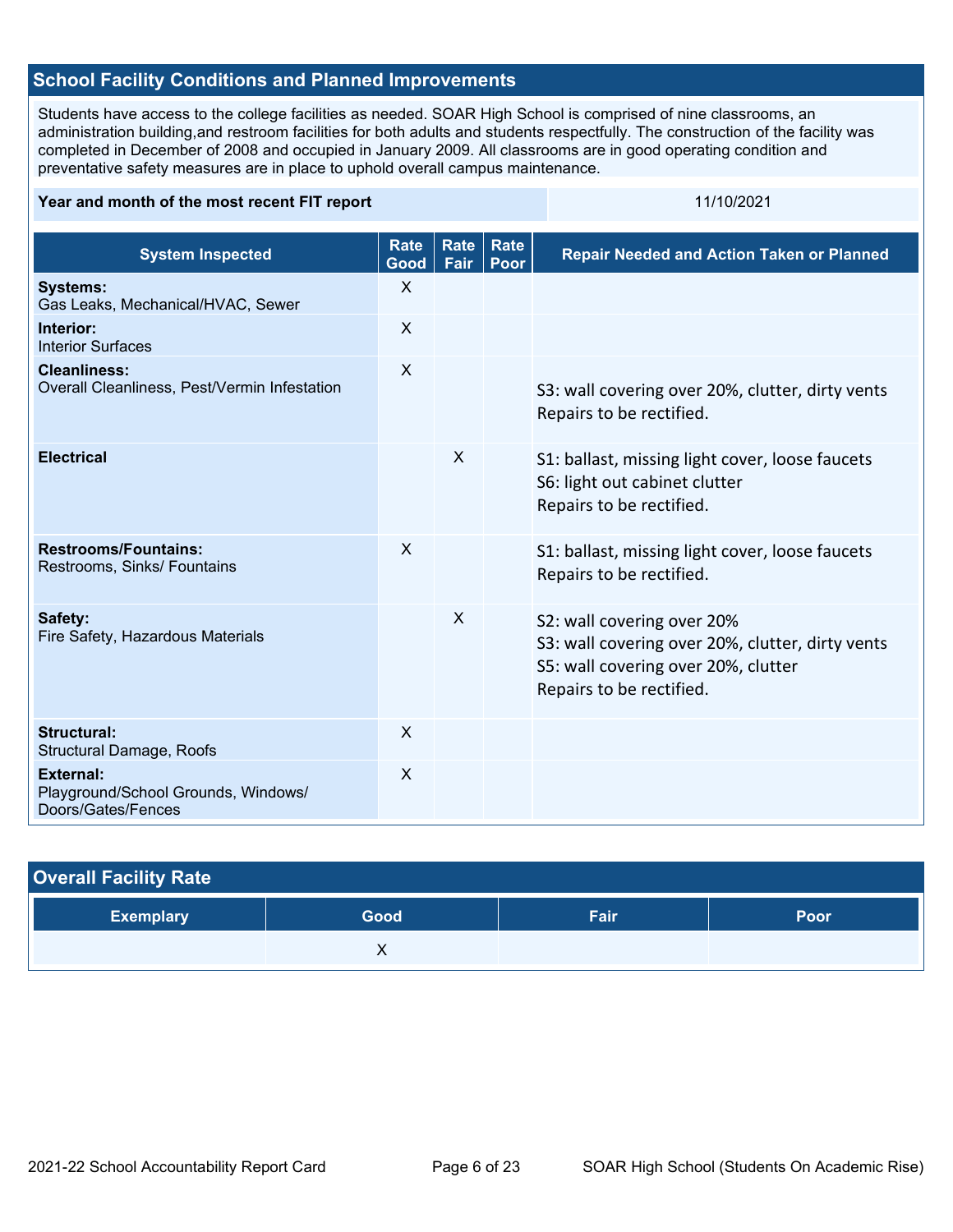## **B. Pupil Outcomes State Priority: Pupil Achievement**

The SARC provides the following information relevant to the State priority: Pupil Achievement (Priority 4):

#### **Statewide Assessments**

(i.e., California Assessment of Student Performance and Progress [CAASPP] System includes the Smarter Balanced Summative Assessments for students in the general education population and the California Alternate Assessments [CAAs] for English language arts/literacy [ELA] and mathematics given in grades three through eight and grade eleven. Only eligible students may participate in the administration of the CAAs. CAAs items are aligned with alternate achievement standards, which are linked with the Common Core State Standards [CCSS] for students with the most significant cognitive disabilities).

The CAASPP System encompasses the following assessments and student participation requirements:

- 1. **Smarter Balanced Summative Assessments and CAAs for ELA** in grades three through eight and grade eleven.
- 2. **Smarter Balanced Summative Assessments and CAAs for mathematics** in grades three through eight and grade eleven.
- 3. **California Science Test (CAST) and CAAs for Science** in grades five, eight, and once in high school (i.e., grade ten, eleven, or twelve).

#### **SARC Reporting in the 2020-2021 School Year Only**

Where the most viable option, LEAs were required to administer the statewide summative assessment in ELA and mathematics. Where a statewide summative assessment was not the most viable option for the LEA (or for one or more gradelevel[s] within the LEA) due to the pandemic, LEAs were allowed to report results from a different assessment that met the criteria established by the State Board of Education (SBE) on March 16, 2021. The assessments were required to be:

- Aligned with CA CCSS for ELA and mathematics;
- Available to students in grades 3 through 8, and grade 11; and
- Uniformly administered across a grade, grade span, school, or district to all eligible students.

#### **Options**

Note that the CAAs could only be administered in-person following health and safety requirements. If it was not viable for the LEA to administer the CAAs in person with health and safety guidelines in place, the LEA was directed to not administer the tests. There were no other assessment options available for the CAAs. Schools administered the Smarter Balanced Summative Assessments for ELA and mathematics, other assessments that meet the SBE criteria, or a combination of both, and they could only choose one of the following:

- Smarter Balanced ELA and mathematics summative assessments;
- Other assessments meeting the SBE criteria; or
- Combination of Smarter Balanced ELA and mathematics summative assessments and other assessments.

The percentage of students who have successfully completed courses that satisfy the requirements for entrance to the University of California and the California State University, or career technical education sequences or programs of study.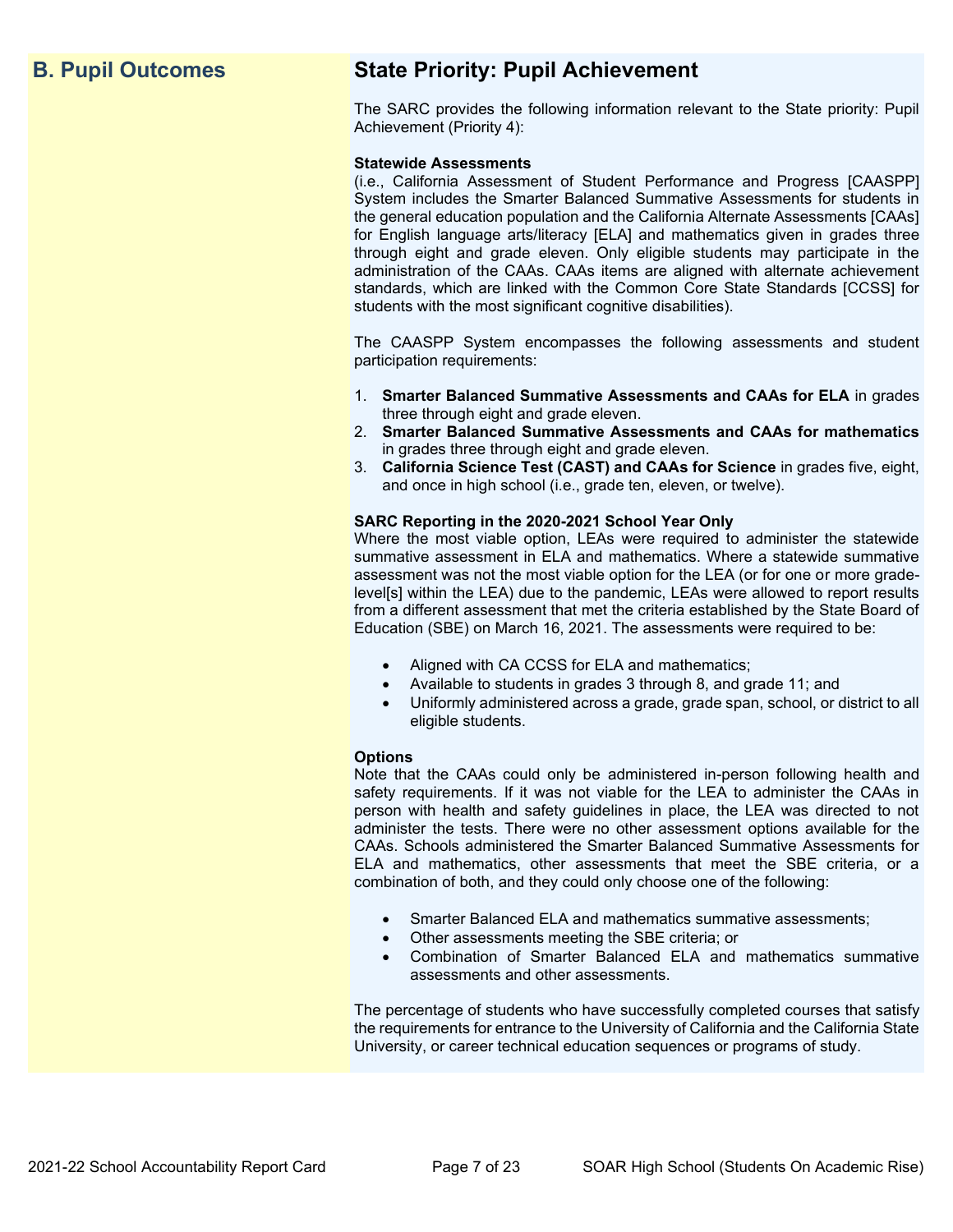## **Percentage of Students Meeting or Exceeding the State Standard on CAASPP**

This table displays CAASPP test results in ELA and mathematics for all students grades three through eight and grade eleven taking and completing a state-administered assessment.

The 2019-2020 data cells with N/A values indicate that the 2019-2020 data are not available due to the COVID-19 pandemic and resulting summative test suspension. The Executive Order N-30-20 was issued which waived the assessment, accountability, and reporting requirements for the 2019-2020 school year.

The 2020-2021 data cells have N/A values because these data are not comparable to other year data due to the COVID-19 pandemic during the 2020-2021 school year. Where the CAASPP assessments in ELA and/or mathematics is not the most viable option, the LEAs were allowed to administer local assessments. Therefore, the 2020-2021 data between school years for the school, district, state are not an accurate comparison. As such, it is inappropriate to compare results of the 2020-2021 school year to other school years.

| <b>Subject</b>                                                 | <b>School</b><br>2019-20 | <b>School</b><br>2020-21 | District<br>2019-20 | <b>District</b><br>2020-21 | <b>State</b><br>2019-20 | <b>State</b><br>2020-21 |
|----------------------------------------------------------------|--------------------------|--------------------------|---------------------|----------------------------|-------------------------|-------------------------|
| <b>English Language Arts/Literacy</b><br>$(grades 3-8 and 11)$ | N/A                      | N/A                      | N/A                 | N/A                        | N/A                     | N/A                     |
| <b>Mathematics</b><br>$(grades 3-8 and 11)$                    | N/A                      | N/A                      | N/A                 | N/A                        | N/A                     | N/A                     |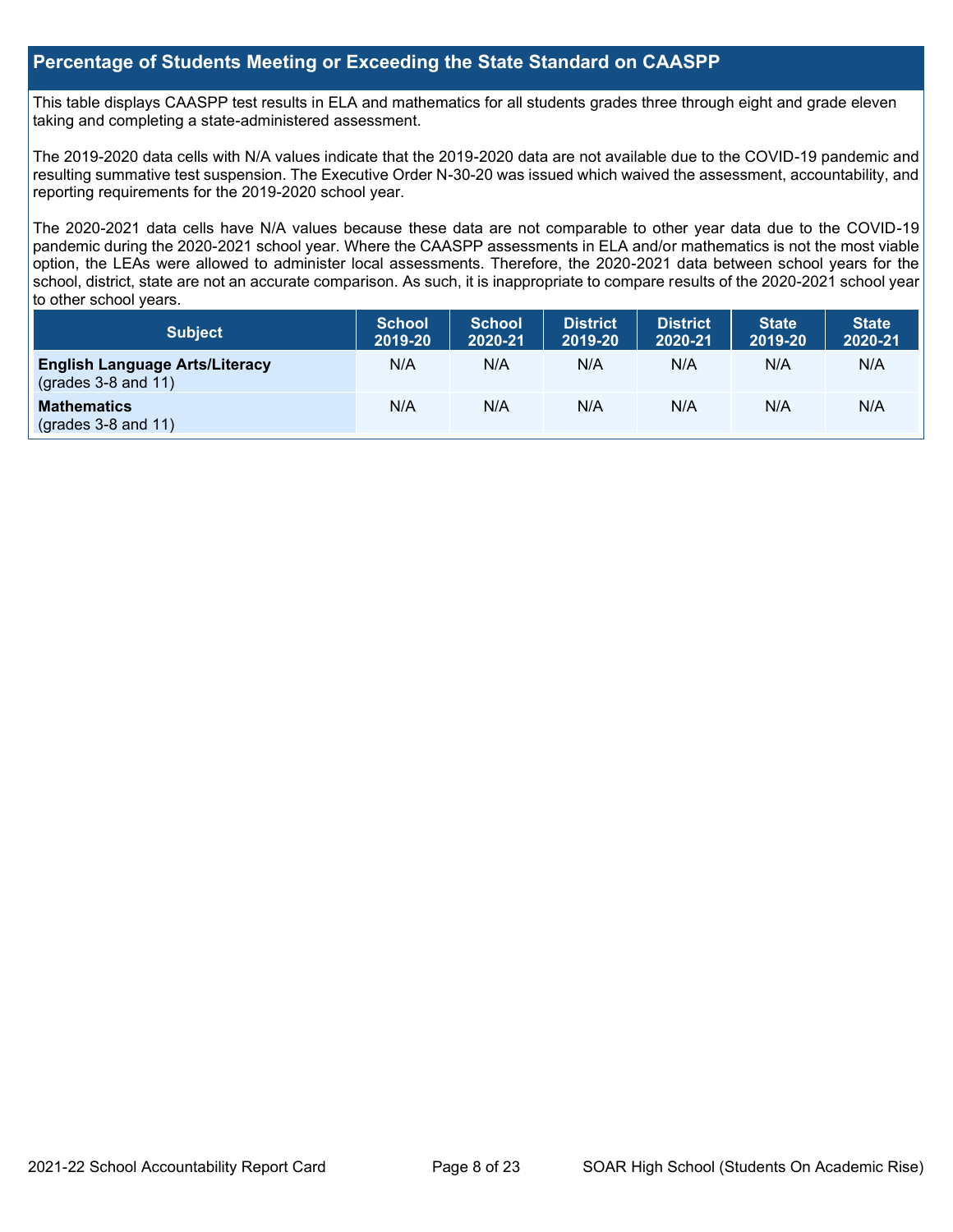## **2020-21 CAASPP Test Results in ELA by Student Group**

This table displays CAASPP test results in ELA by student group for students grades three through eight and grade eleven taking and completing a state-administered assessment. The CDE will populate this table for schools in cases where the school administered the CAASPP assessment. In cases where the school administered a local assessment instead of CAASPP, the CDE will populate this table with "NT" values, meaning this school did not test students using the CAASPP. See the local assessment(s) table for more information.

| <b>CAASPP</b><br><b>Student Groups</b>               | <b>CAASPP</b><br><b>Total</b><br><b>Enrollment</b> | <b>CAASPP</b><br><b>Number</b><br><b>Tested</b> | <b>CAASPP</b><br><b>Percent</b><br><b>Tested</b> | <b>CAASPP</b><br><b>Percent</b><br><b>Not Tested</b> | <b>CAASPP</b><br><b>Percent</b><br><b>Met or</b><br><b>Exceeded</b> |
|------------------------------------------------------|----------------------------------------------------|-------------------------------------------------|--------------------------------------------------|------------------------------------------------------|---------------------------------------------------------------------|
| <b>All Students</b>                                  | 116                                                | <b>NT</b>                                       | <b>NT</b>                                        | <b>NT</b>                                            | <b>NT</b>                                                           |
| <b>Female</b>                                        | 80                                                 | <b>NT</b>                                       | <b>NT</b>                                        | <b>NT</b>                                            | <b>NT</b>                                                           |
| <b>Male</b>                                          | 36                                                 | <b>NT</b>                                       | <b>NT</b>                                        | <b>NT</b>                                            | <b>NT</b>                                                           |
| American Indian or Alaska Native                     | $\overline{\phantom{a}}$                           | <b>NT</b>                                       | <b>NT</b>                                        | <b>NT</b>                                            | <b>NT</b>                                                           |
| <b>Asian</b>                                         | $\overline{\phantom{a}}$                           | <b>NT</b>                                       | <b>NT</b>                                        | <b>NT</b>                                            | <b>NT</b>                                                           |
| <b>Black or African American</b>                     | 15                                                 | <b>NT</b>                                       | <b>NT</b>                                        | <b>NT</b>                                            | <b>NT</b>                                                           |
| <b>Filipino</b>                                      | --                                                 | <b>NT</b>                                       | <b>NT</b>                                        | <b>NT</b>                                            | <b>NT</b>                                                           |
| <b>Hispanic or Latino</b>                            | 69                                                 | <b>NT</b>                                       | <b>NT</b>                                        | <b>NT</b>                                            | <b>NT</b>                                                           |
| Native Hawaiian or Pacific Islander                  | $\mathbf 0$                                        | $\pmb{0}$                                       | $\mathbf 0$                                      | $\mathbf 0$                                          | 0                                                                   |
| <b>Two or More Races</b>                             | $\overline{\phantom{a}}$                           | <b>NT</b>                                       | <b>NT</b>                                        | <b>NT</b>                                            | <b>NT</b>                                                           |
| <b>White</b>                                         | 13                                                 | <b>NT</b>                                       | <b>NT</b>                                        | <b>NT</b>                                            | <b>NT</b>                                                           |
| <b>English Learners</b>                              | $\mathbf 0$                                        | $\mathbf 0$                                     | $\mathbf{0}$                                     | $\mathbf 0$                                          | 0                                                                   |
| <b>Foster Youth</b>                                  | $\mathbf 0$                                        | $\mathbf 0$                                     | $\mathbf 0$                                      | $\mathbf 0$                                          | 0                                                                   |
| <b>Homeless</b>                                      | $\mathbf 0$                                        | $\pmb{0}$                                       | $\mathbf 0$                                      | $\mathbf 0$                                          | 0                                                                   |
| <b>Military</b>                                      | --                                                 | <b>NT</b>                                       | <b>NT</b>                                        | <b>NT</b>                                            | <b>NT</b>                                                           |
| <b>Socioeconomically Disadvantaged</b>               | 72                                                 | <b>NT</b>                                       | <b>NT</b>                                        | <b>NT</b>                                            | <b>NT</b>                                                           |
| <b>Students Receiving Migrant Education Services</b> | $\Omega$                                           | $\mathbf 0$                                     | $\mathbf 0$                                      | $\mathbf 0$                                          | 0                                                                   |
| <b>Students with Disabilities</b>                    | --                                                 | <b>NT</b>                                       | <b>NT</b>                                        | <b>NT</b>                                            | <b>NT</b>                                                           |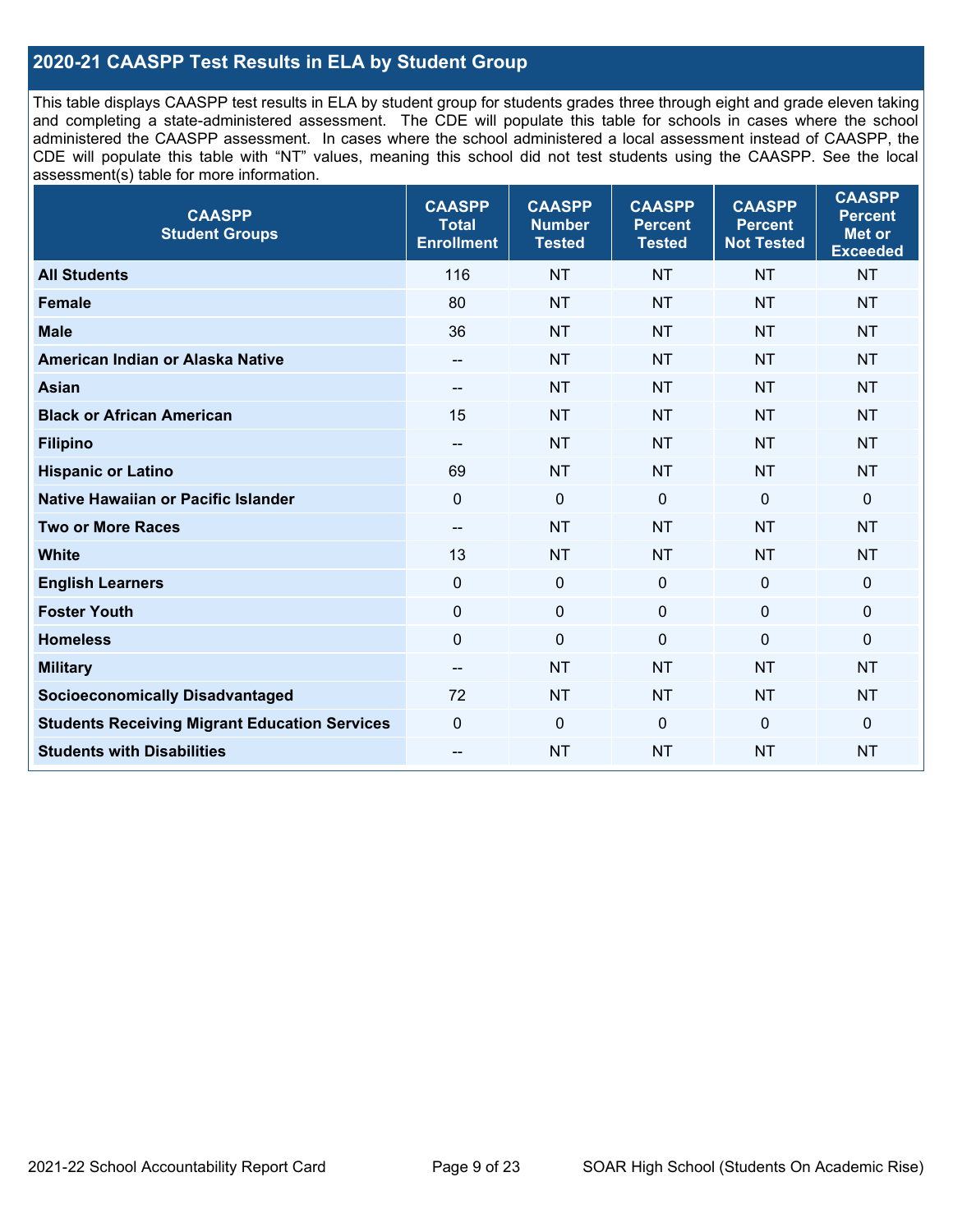## **2020-21 CAASPP Test Results in Math by Student Group**

This table displays CAASPP test results in Math by student group for students grades three through eight and grade eleven taking and completing a state-administered assessment. The CDE will populate this table for schools in cases where the school administered the CAASPP assessment. In cases where the school administered a local assessment instead of CAASPP, the CDE will populate this table with "NT" values, meaning this school did not test students using the CAASPP. See the local assessment(s) table for more information.

| <b>CAASPP</b><br><b>Student Groups</b>               | <b>CAASPP</b><br><b>Total</b><br><b>Enrollment</b> | <b>CAASPP</b><br><b>Number</b><br><b>Tested</b> | <b>CAASPP</b><br><b>Percent</b><br><b>Tested</b> | <b>CAASPP</b><br><b>Percent</b><br><b>Not Tested</b> | <b>CAASPP</b><br><b>Percent</b><br><b>Met or</b><br><b>Exceeded</b> |
|------------------------------------------------------|----------------------------------------------------|-------------------------------------------------|--------------------------------------------------|------------------------------------------------------|---------------------------------------------------------------------|
| <b>All Students</b>                                  | 116                                                | <b>NT</b>                                       | <b>NT</b>                                        | <b>NT</b>                                            | <b>NT</b>                                                           |
| <b>Female</b>                                        | 80                                                 | <b>NT</b>                                       | <b>NT</b>                                        | <b>NT</b>                                            | <b>NT</b>                                                           |
| <b>Male</b>                                          | 36                                                 | <b>NT</b>                                       | <b>NT</b>                                        | <b>NT</b>                                            | <b>NT</b>                                                           |
| American Indian or Alaska Native                     | --                                                 | <b>NT</b>                                       | <b>NT</b>                                        | <b>NT</b>                                            | <b>NT</b>                                                           |
| <b>Asian</b>                                         | $-$                                                | <b>NT</b>                                       | <b>NT</b>                                        | <b>NT</b>                                            | <b>NT</b>                                                           |
| <b>Black or African American</b>                     | 15                                                 | <b>NT</b>                                       | <b>NT</b>                                        | <b>NT</b>                                            | <b>NT</b>                                                           |
| <b>Filipino</b>                                      | $\overline{\phantom{a}}$                           | <b>NT</b>                                       | <b>NT</b>                                        | <b>NT</b>                                            | <b>NT</b>                                                           |
| <b>Hispanic or Latino</b>                            | 69                                                 | <b>NT</b>                                       | <b>NT</b>                                        | <b>NT</b>                                            | <b>NT</b>                                                           |
| <b>Native Hawaiian or Pacific Islander</b>           | $\mathbf 0$                                        | $\pmb{0}$                                       | $\mathbf 0$                                      | $\overline{0}$                                       | 0                                                                   |
| <b>Two or More Races</b>                             | $\overline{\phantom{a}}$                           | <b>NT</b>                                       | <b>NT</b>                                        | <b>NT</b>                                            | <b>NT</b>                                                           |
| <b>White</b>                                         | 13                                                 | <b>NT</b>                                       | <b>NT</b>                                        | <b>NT</b>                                            | <b>NT</b>                                                           |
| <b>English Learners</b>                              | $\mathbf 0$                                        | $\boldsymbol{0}$                                | $\mathbf 0$                                      | $\overline{0}$                                       | 0                                                                   |
| <b>Foster Youth</b>                                  | $\mathbf 0$                                        | $\mathbf 0$                                     | $\mathbf 0$                                      | $\mathbf 0$                                          | 0                                                                   |
| <b>Homeless</b>                                      | $\mathbf 0$                                        | $\mathbf 0$                                     | $\mathbf{0}$                                     | $\mathbf 0$                                          | 0                                                                   |
| <b>Military</b>                                      | --                                                 | <b>NT</b>                                       | <b>NT</b>                                        | <b>NT</b>                                            | <b>NT</b>                                                           |
| <b>Socioeconomically Disadvantaged</b>               | 72                                                 | <b>NT</b>                                       | <b>NT</b>                                        | <b>NT</b>                                            | <b>NT</b>                                                           |
| <b>Students Receiving Migrant Education Services</b> | $\mathbf 0$                                        | $\mathbf 0$                                     | $\mathbf 0$                                      | $\mathbf 0$                                          | 0                                                                   |
| <b>Students with Disabilities</b>                    | --                                                 | <b>NT</b>                                       | <b>NT</b>                                        | <b>NT</b>                                            | <b>NT</b>                                                           |

## **2020-21 Local Assessment Test Results in ELA by Student Group**

This table displays Local Assessment test results in ELA by student group for students grades three through eight and grade eleven. LEAs/schools will populate this table for schools in cases where the school administered a local assessment. In cases where the school administered the CAASPP assessment, LEAs/schools will populate this table with "N/A" values in all cells, meaning this table is Not Applicable for this school.

| <b>NWEA MAP Math</b><br><b>Student Groups</b> | <b>NWEA MAP</b><br><b>Math</b><br><b>Total</b><br><b>Enrollment</b> | <b>NWEA MAP</b><br><b>Math</b><br><b>Number</b><br><b>Tested</b> | <b>NWEA MAP</b><br><b>Math</b><br><b>Percent</b><br><b>Tested</b> | <b>NWEA MAP</b><br><b>Math</b><br><b>Percent</b><br><b>Not Tested</b> | NWEA MAP<br><b>Math</b><br><b>Percent</b><br><b>At or Above</b><br><b>Grade Level</b> |
|-----------------------------------------------|---------------------------------------------------------------------|------------------------------------------------------------------|-------------------------------------------------------------------|-----------------------------------------------------------------------|---------------------------------------------------------------------------------------|
| <b>All Students</b>                           | 114                                                                 | 113                                                              | 99%                                                               | 1%                                                                    | 96%                                                                                   |
| <b>Female</b>                                 | 78                                                                  | 77                                                               | 99%                                                               | 1%                                                                    | 96%                                                                                   |
| <b>Male</b>                                   | 36                                                                  | 36                                                               | 100%                                                              | 0%                                                                    | 94%                                                                                   |
| American Indian or Alaska Native              |                                                                     |                                                                  | 100%                                                              | 0%                                                                    | 100%                                                                                  |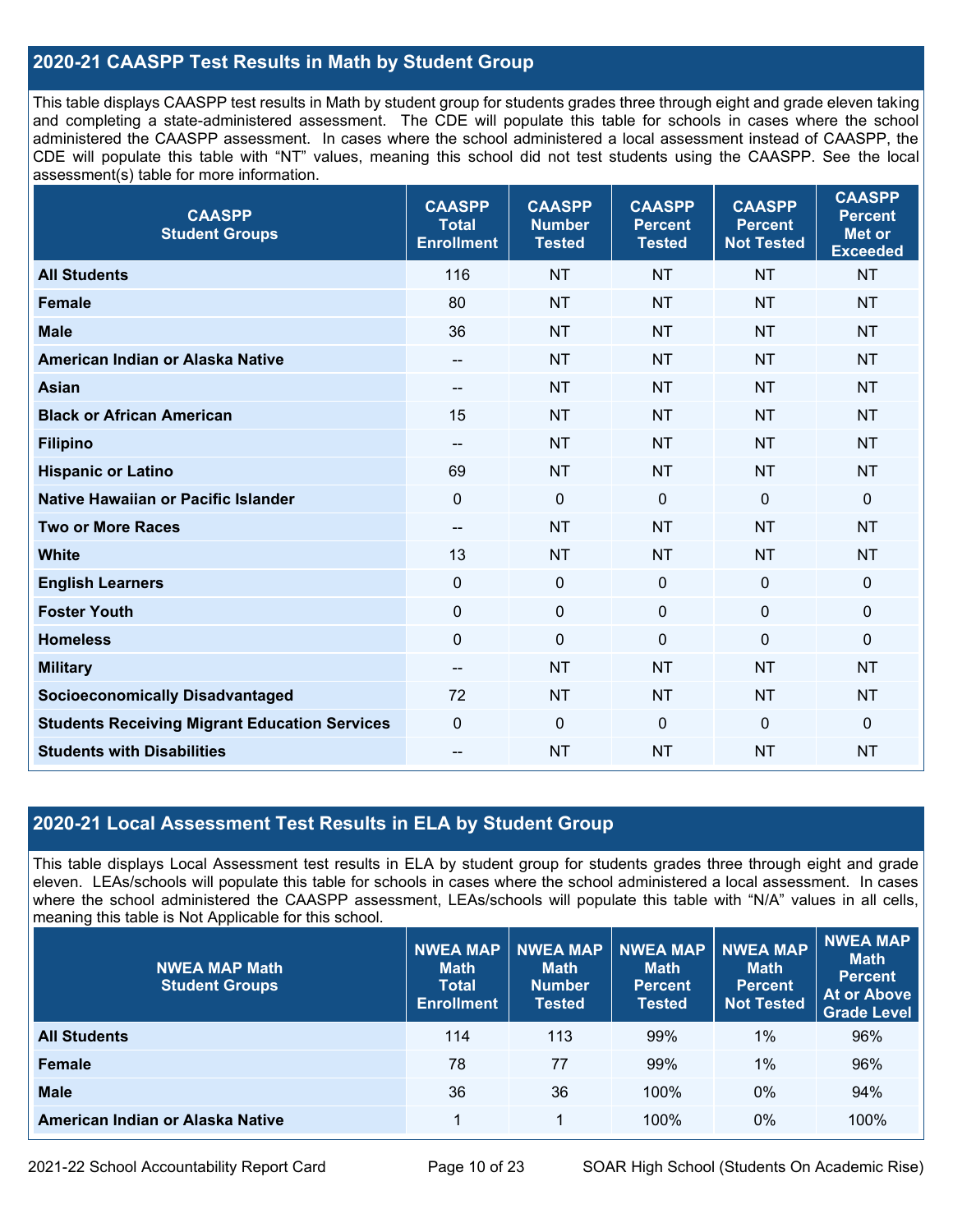| Asian                                                                                      | 6           | 6  | 100%      | 0%        | 100%      |  |  |  |
|--------------------------------------------------------------------------------------------|-------------|----|-----------|-----------|-----------|--|--|--|
| <b>Black or African American</b>                                                           | 15          | 14 | 93%       | 7%        | 86%       |  |  |  |
| <b>Filipino</b>                                                                            | 3           | 3  | 100%      | 0%        | 100%      |  |  |  |
| <b>Hispanic or Latino</b>                                                                  | 62          | 62 | 100%      | $0\%$     | 95%       |  |  |  |
| Native Hawaiian or Pacific Islander                                                        | 0           | 0  | NA.       | <b>NA</b> | NA.       |  |  |  |
| <b>Two or More Races</b>                                                                   | 14          | 14 | 100%      | $0\%$     | 100%      |  |  |  |
| <b>White</b>                                                                               | 13          | 13 | 100%      | $0\%$     | 100%      |  |  |  |
| <b>English Learners</b>                                                                    | 0           | 0  | <b>NA</b> | <b>NA</b> | <b>NA</b> |  |  |  |
| <b>Foster Youth</b>                                                                        | 0           | 0  | <b>NA</b> | <b>NA</b> | <b>NA</b> |  |  |  |
| <b>Homeless</b>                                                                            | 0           | 0  | <b>NA</b> | <b>NA</b> | <b>NA</b> |  |  |  |
| <b>Military</b>                                                                            | 1           | 1  | 100%      | 0%        | 100%      |  |  |  |
| <b>Socioeconomically Disadvantaged</b>                                                     | 68          | 67 | 99%       | 1%        | 96%       |  |  |  |
| <b>Students Receiving Migrant Education Services</b>                                       | $\mathbf 0$ | 0  | <b>NA</b> | <b>NA</b> | <b>NA</b> |  |  |  |
| <b>Students with Disabilities</b>                                                          | 1           | 1  | 100%      | 0%        | $0\%$     |  |  |  |
| *At or above the grade-level standard in the context of the local assessment administered. |             |    |           |           |           |  |  |  |

**2020-21 Local Assessment Test Results in Math by Student Group**

This table displays Local Assessment test results in Math by student group for students grades three through eight and grade eleven. LEAs/schools will populate this table for schools in cases where the school administered a local assessment. In cases where the school administered the CAASPP assessment, LEAs/schools will populate this table with "N/A" values in all cells, meaning this table is Not Applicable for this school.

| <b>NWEA MAP Math</b><br><b>Student Groups</b> | <b>NWEA MAP</b><br><b>Math</b><br><b>Total</b><br><b>Enrollment</b> | <b>NWEA MAP</b><br><b>Math</b><br><b>Number</b><br><b>Tested</b> | <b>NWEA MAP</b><br><b>Math</b><br><b>Percent</b><br><b>Tested</b> | <b>NWEA MAP</b><br><b>Math</b><br><b>Percent</b><br><b>Not Tested</b> | <b>NWEA MAP</b><br><b>Math</b><br><b>Percent</b><br><b>At or Above</b><br><b>Grade Level</b> |
|-----------------------------------------------|---------------------------------------------------------------------|------------------------------------------------------------------|-------------------------------------------------------------------|-----------------------------------------------------------------------|----------------------------------------------------------------------------------------------|
| <b>All Students</b>                           | 114                                                                 | 112                                                              | 98%                                                               | 2%                                                                    | 93%                                                                                          |
| <b>Female</b>                                 | 78                                                                  | 77                                                               | 99%                                                               | 1%                                                                    | 91%                                                                                          |
| <b>Male</b>                                   | 36                                                                  | 35                                                               | 97%                                                               | 3%                                                                    | 97%                                                                                          |
| American Indian or Alaska Native              | 1                                                                   | 1                                                                | 100%                                                              | 0%                                                                    | 100%                                                                                         |
| <b>Asian</b>                                  | 6                                                                   | 6                                                                | 100%                                                              | 0%                                                                    | 100%                                                                                         |
| <b>Black or African American</b>              | 15                                                                  | 15                                                               | 100%                                                              | 0%                                                                    | 80%                                                                                          |
| <b>Filipino</b>                               | $\mathfrak{S}$                                                      | 3                                                                | 100%                                                              | $0\%$                                                                 | 100%                                                                                         |
| <b>Hispanic or Latino</b>                     | 62                                                                  | 62                                                               | 100%                                                              | 0%                                                                    | 94%                                                                                          |
| Native Hawaiian or Pacific Islander           | $\mathbf 0$                                                         | $\mathbf 0$                                                      | <b>NA</b>                                                         | <b>NA</b>                                                             | <b>NA</b>                                                                                    |
| <b>Two or More Races</b>                      | 14                                                                  | 13                                                               | 93%                                                               | 7%                                                                    | 100%                                                                                         |
| <b>White</b>                                  | 13                                                                  | 12                                                               | 92%                                                               | 8%                                                                    | 92%                                                                                          |
| <b>English Learners</b>                       | $\mathbf 0$                                                         | $\mathbf 0$                                                      | <b>NA</b>                                                         | <b>NA</b>                                                             | <b>NA</b>                                                                                    |
| <b>Foster Youth</b>                           | $\mathbf 0$                                                         | $\mathbf 0$                                                      | <b>NA</b>                                                         | <b>NA</b>                                                             | <b>NA</b>                                                                                    |
| <b>Homeless</b>                               | $\Omega$                                                            | $\mathbf{0}$                                                     | <b>NA</b>                                                         | <b>NA</b>                                                             | <b>NA</b>                                                                                    |
| <b>Military</b>                               | 1                                                                   | 1                                                                | 100%                                                              | $0\%$                                                                 | 100%                                                                                         |
| <b>Socioeconomically Disadvantaged</b>        | 68                                                                  | 67                                                               | 99%                                                               | 1%                                                                    | 93%                                                                                          |

2021-22 School Accountability Report Card Page 11 of 23 SOAR High School (Students On Academic Rise)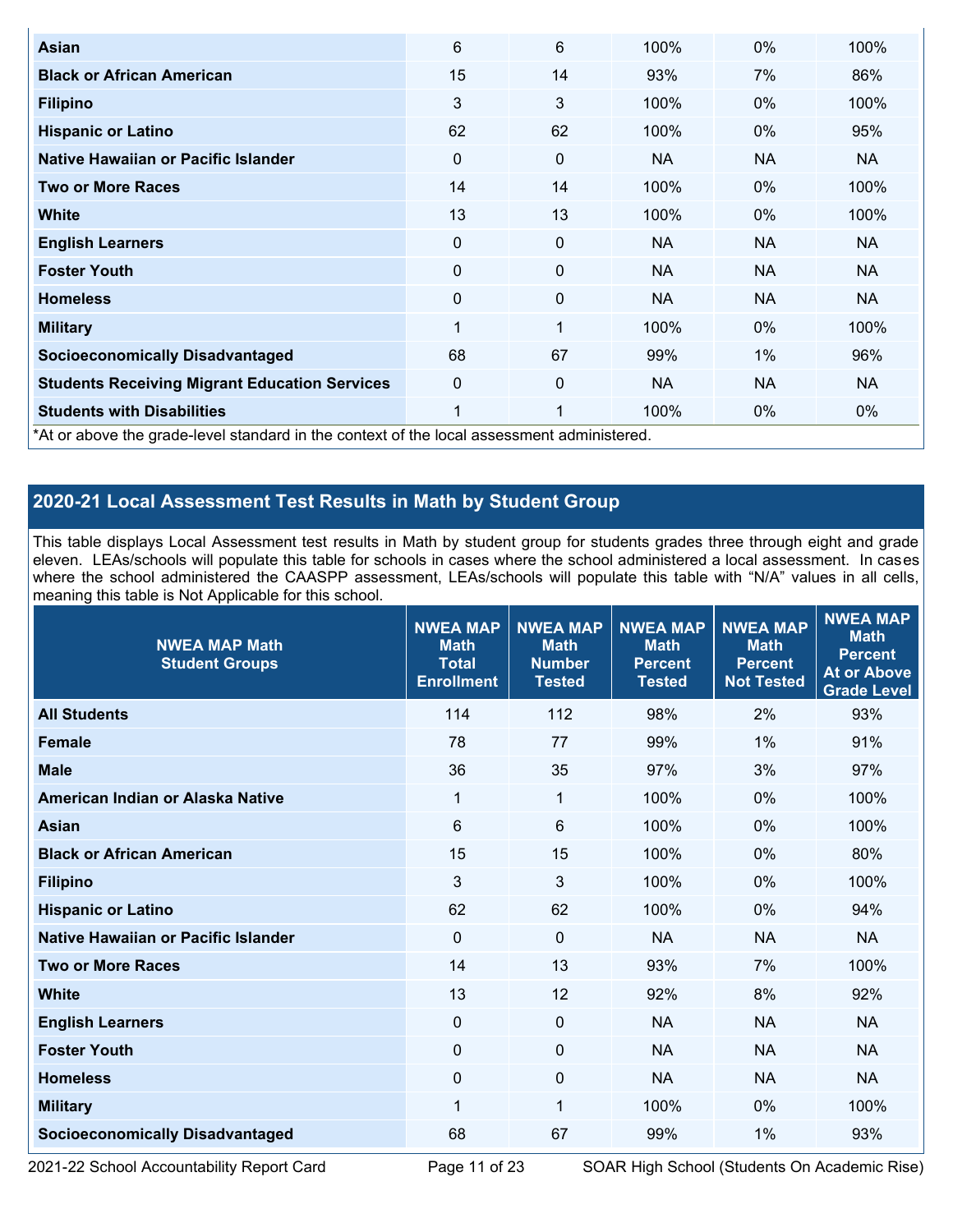| <b>Students Receiving Migrant Education Services</b> |  | NA     | NΑ | NA   |
|------------------------------------------------------|--|--------|----|------|
| <b>Students with Disabilities</b>                    |  | $00\%$ | 0% | 100% |

\*At or above the grade-level standard in the context of the local assessment administered.

## **CAASPP Test Results in Science for All Students**

This table displays the percentage of all students grades five, eight, and High School meeting or exceeding the State Standard.

The 2019-2020 data cells with N/A values indicate that the 2019-2020 data are not available due to the COVID-19 pandemic and resulting summative testing suspension. The Executive Order N-30-20 was issued which waived the assessment, accountability, and reporting requirements for the 2019-2020 school year.

For any 2020-2021 data cells with N/T values indicate that this school did not test students using the CAASPP Science.

| <b>Subject</b>                                  | <b>School</b> | <b>School</b> | <b>District</b> | <b>District</b> | <b>State</b> | <b>State</b> |
|-------------------------------------------------|---------------|---------------|-----------------|-----------------|--------------|--------------|
|                                                 | 2019-20       | 2020-21       | 2019-20         | 2020-21         | 2019-20      | 2020-21      |
| <b>Science</b><br>(grades 5, 8 and high school) | N/A           | NT            | N/A             | N1              | N/A          | 28.72        |

### **2020-21 CAASPP Test Results in Science by Student Group**

This table displays CAASPP test results in Science by student group for students grades five, eight, and High School. For any data cells with N/T values indicate that this school did not test students using the CAASPP Science.

| <b>Student Group</b>                                 | <b>Total</b><br><b>Enrollment</b> | <b>Number</b><br><b>Tested</b> | <b>Percent</b><br><b>Tested</b> | <b>Percent</b><br><b>Not Tested</b> | <b>Percent</b><br><b>Met or</b><br><b>Exceeded</b> |
|------------------------------------------------------|-----------------------------------|--------------------------------|---------------------------------|-------------------------------------|----------------------------------------------------|
| <b>All Students</b>                                  |                                   | <b>NT</b>                      | <b>NT</b>                       | <b>NT</b>                           | <b>NT</b>                                          |
| Female                                               | --                                | <b>NT</b>                      | <b>NT</b>                       |                                     |                                                    |
| <b>Male</b>                                          | $\Omega$                          | 0                              | $\mathbf{0}$                    |                                     |                                                    |
| American Indian or Alaska Native                     | 0                                 | $\mathbf 0$                    | $\mathbf 0$                     | $\mathbf 0$                         | $\mathbf 0$                                        |
| <b>Asian</b>                                         | 0                                 | $\mathbf 0$                    | $\mathbf 0$                     | 0                                   | $\mathbf 0$                                        |
| <b>Black or African American</b>                     | $\Omega$                          | $\mathbf 0$                    | $\Omega$                        | $\Omega$                            | $\mathbf 0$                                        |
| <b>Filipino</b>                                      | 0                                 | $\mathbf 0$                    | $\Omega$                        | $\Omega$                            | $\mathbf 0$                                        |
| <b>Hispanic or Latino</b>                            | --                                | <b>NT</b>                      | <b>NT</b>                       | <b>NT</b>                           | <b>NT</b>                                          |
| <b>Native Hawaiian or Pacific Islander</b>           | $\Omega$                          | $\mathbf 0$                    | $\mathbf{0}$                    | $\overline{0}$                      | $\mathbf 0$                                        |
| <b>Two or More Races</b>                             | 0                                 | $\mathbf 0$                    | $\mathbf 0$                     | $\Omega$                            | $\mathbf 0$                                        |
| <b>White</b>                                         | 0                                 | $\mathbf 0$                    | $\mathbf 0$                     | $\Omega$                            | $\mathbf 0$                                        |
| <b>English Learners</b>                              | 0                                 | $\pmb{0}$                      | $\mathbf 0$                     | $\mathbf 0$                         | $\mathbf 0$                                        |
| <b>Foster Youth</b>                                  | 0                                 | $\mathbf 0$                    | $\mathbf 0$                     | $\Omega$                            | $\mathbf 0$                                        |
| <b>Homeless</b>                                      | 0                                 | $\mathbf 0$                    | $\Omega$                        | $\mathbf{0}$                        | $\mathbf 0$                                        |
| <b>Military</b>                                      | $\Omega$                          | $\mathbf 0$                    | $\Omega$                        | $\Omega$                            | $\mathbf{0}$                                       |
| <b>Socioeconomically Disadvantaged</b>               | $\Omega$                          | 0                              | $\Omega$                        | $\Omega$                            | $\mathbf 0$                                        |
| <b>Students Receiving Migrant Education Services</b> | $\Omega$                          | $\mathbf 0$                    | $\Omega$                        | $\Omega$                            | $\mathbf{0}$                                       |
| <b>Students with Disabilities</b>                    | $\Omega$                          | 0                              | $\mathbf 0$                     | $\Omega$                            | $\mathbf{0}$                                       |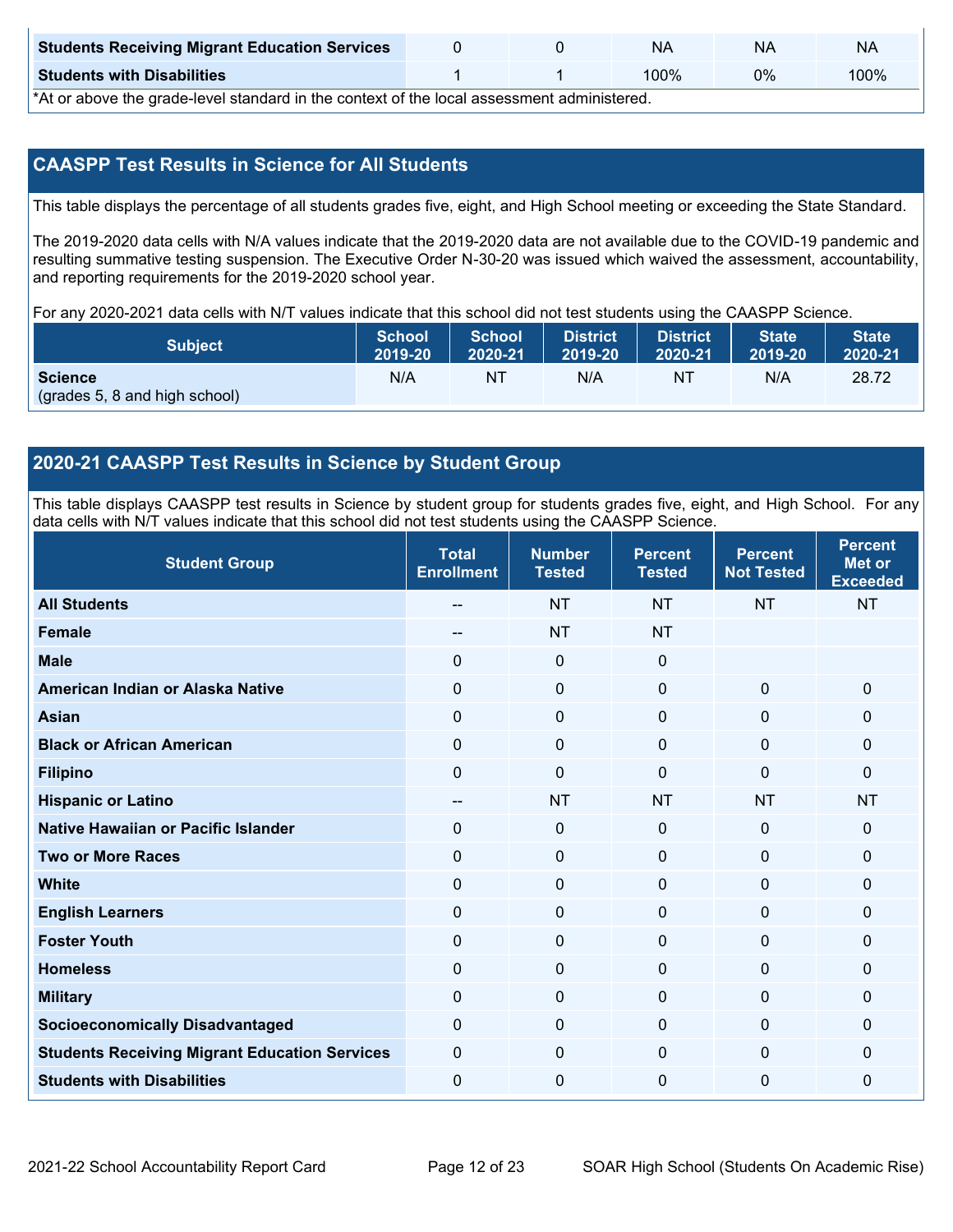### **2020-21 Career Technical Education Programs**

All of our students are on target for graduation and many will earn their AA degrees within their four years in our school. Many will be venturing into CTE career majors as we are a Math, Science, Engineering, and Technology focused program. SOAR Seniors take advantage of attending other schools in order to participate in CTE coursework: Health Career Academy, Emergency Medical Technician, and International Business.

| 2020-21 Career Technical Education (CTE) Participation                                                                            |                                  |  |  |  |  |
|-----------------------------------------------------------------------------------------------------------------------------------|----------------------------------|--|--|--|--|
| <b>Measure</b>                                                                                                                    | <b>CTE Program Participation</b> |  |  |  |  |
| Number of Pupils Participating in CTE                                                                                             |                                  |  |  |  |  |
| Percent of Pupils that Complete a CTE Program and Earn a High School Diploma                                                      |                                  |  |  |  |  |
| Percent of CTE Courses that are Sequenced or Articulated Between the School and<br><b>Institutions of Postsecondary Education</b> |                                  |  |  |  |  |

### **Course Enrollment/Completion**

This table displays the course enrollment/completion of University of California (UC) and/or California State University (CSU) admission requirements.

| <b>UC/CSU Course Measure</b>                                                | <b>Percent</b> |
|-----------------------------------------------------------------------------|----------------|
| 2020-2021 Pupils Enrolled in Courses Required for UC/CSU Admission          | 100            |
| 2019-2020 Graduates Who Completed All Courses Required for UC/CSU Admission | 97.89          |

## **B. Pupil Outcomes State Priority: Other Pupil Outcomes**

The SARC provides the following information relevant to the State priority: Other Pupil Outcomes (Priority 8): Pupil outcomes in the subject area of physical education.

### **2020-21 California Physical Fitness Test Results**

Due to the COVID-19 crisis, the Physical Fitness Test was suspended during the 2020-2021 school year and therefore no data are reported and each cell in this table is populated with "N/A."

| <b>Grade Level</b> |     | Four of Six Fitness Standards   Five of Six Fitness Standards | Percentage of Students Meeting Percentage of Students Meeting Percentage of Students Meeting<br><b>Six of Six Fitness Standards</b> |
|--------------------|-----|---------------------------------------------------------------|-------------------------------------------------------------------------------------------------------------------------------------|
| Grade 5            | N/A | N/A                                                           | N/A                                                                                                                                 |
| Grade 7            | N/A | N/A                                                           | N/A                                                                                                                                 |
| Grade 9            | N/A | N/A                                                           | N/A                                                                                                                                 |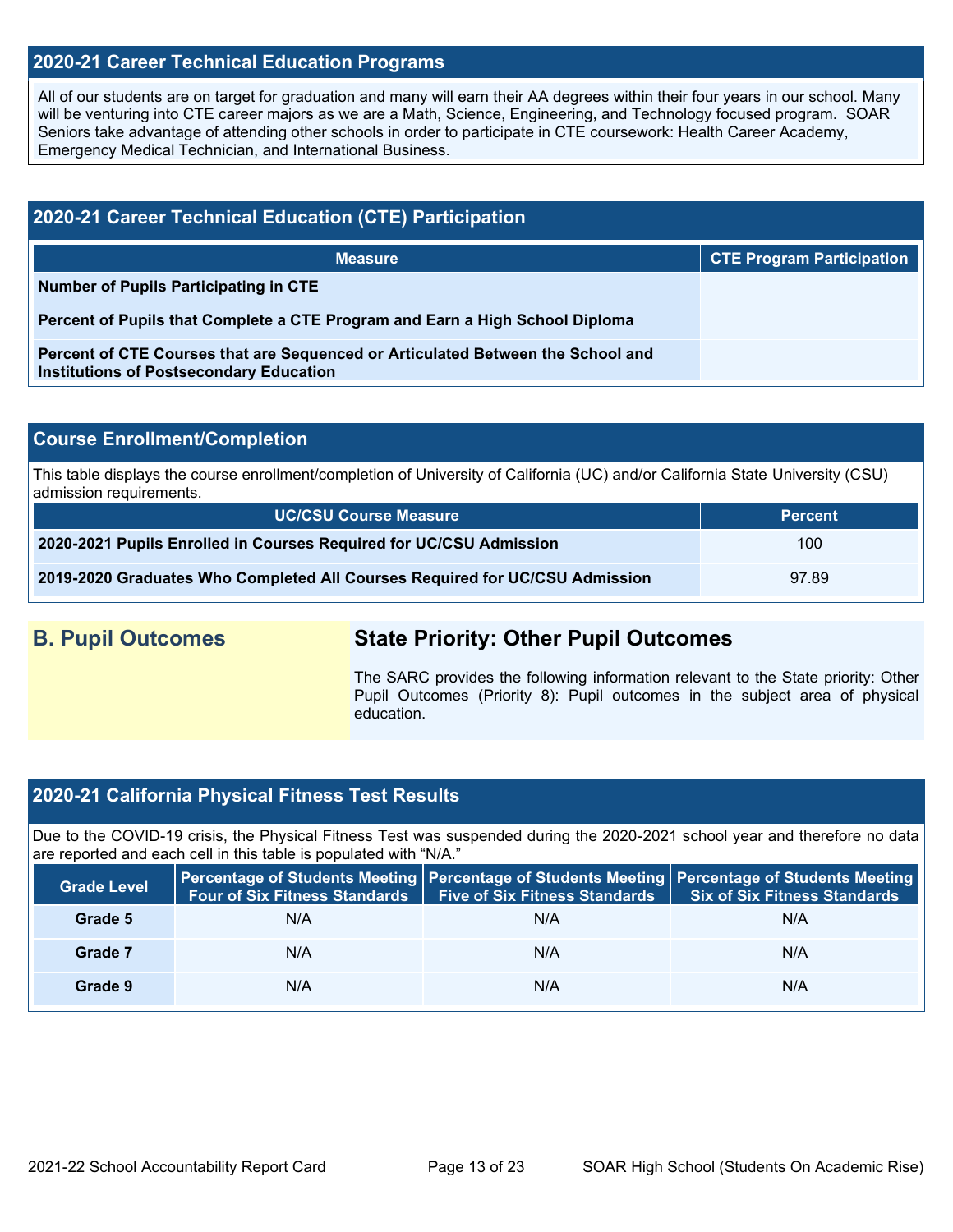## **C. Engagement State Priority: Parental Involvement**

The SARC provides the following information relevant to the State priority: Parental Involvement (Priority 3): Efforts the school district makes to seek parent input in making decisions regarding the school district and at each school site.

### **2021-22 Opportunities for Parental Involvement**

Parents are an integral feature of this program. They are responsible for student transportation to and from school. They also maintain contact with the school and teachers via our online student information system (PowerSchool). We have periodic parent meetings as is a requirement of our school-wide AVID certification qualification, the Title I program, and ongoing accreditation work. We have regularly scheduled school site council meetings which several parents participate in. We also communicate as needed via our ParentLink communication system for announcements, alerts, and helpful information. And it is a standard practice that administration is as close as the telephone or internet.

SOAR's Parent Workshop Series assists parents in understanding what to expect from the SOAR experience with their students. Coffee with the Stars gives stakeholders an opportunity to receive updates on the program and ask any questions pertinent to student success. SOAR now has two large scale events for families: the SOAR Family BBQ and the 2nd Semester Back to School Night.

## **C. Engagement State Priority: Pupil Engagement**

The SARC provides the following information relevant to the State priority: Pupil Engagement (Priority 5):

- High school dropout rates;
	- High school graduation rates; and
- Chronic Absenteeism

## **Dropout Rate and Graduation Rate (Four-Year Cohort Rate)**

| <b>Indicator</b>       | <b>School</b><br>2018-19 | <b>School</b><br>2019-20 | <b>School</b><br>2020-21 | <b>District</b><br>2018-19 | <b>District</b><br>2019-20 | <b>District</b><br>2020-21 | State<br>2018-19 | State <sup>1</sup><br>2019-20 | <b>State</b><br>2020-21 |
|------------------------|--------------------------|--------------------------|--------------------------|----------------------------|----------------------------|----------------------------|------------------|-------------------------------|-------------------------|
| <b>Dropout Rate</b>    | 0.0                      | 0.0                      | 0.0                      | 11.0                       | 9.7                        | 18.3                       | 9.0              | 8.9                           | 9.4                     |
| <b>Graduation Rate</b> | 100.0                    | 100.0                    | 100.0                    | 78.9                       | 76.4                       | 71.9                       | 84.5             | 84.2                          | 83.6                    |

## **2020-21 Graduation Rate by Student Group (Four-Year Cohort Rate)**

This table displays the 2020-21 graduation rate by student group. For information on the Four-Year Adjusted Cohort Graduation Rate (ACGR), visit the CDE Adjusted Cohort Graduation Rate web page at [www.cde.ca.gov/ds/ad/acgrinfo.asp.](http://www.cde.ca.gov/ds/ad/acgrinfo.asp)

| <b>Student Group</b>             | Number of<br><b>Students in Cohort</b> | Number of<br><b>Cohort Graduates</b> | <b>Cohort</b><br><b>Graduation Rate</b> |
|----------------------------------|----------------------------------------|--------------------------------------|-----------------------------------------|
| <b>All Students</b>              | 102                                    | 102                                  | 100.0                                   |
| Female                           | 61                                     | 61                                   | 100.0                                   |
| <b>Male</b>                      | 41                                     | 41                                   | 100.0                                   |
| American Indian or Alaska Native | $- -$                                  | --                                   | $- -$                                   |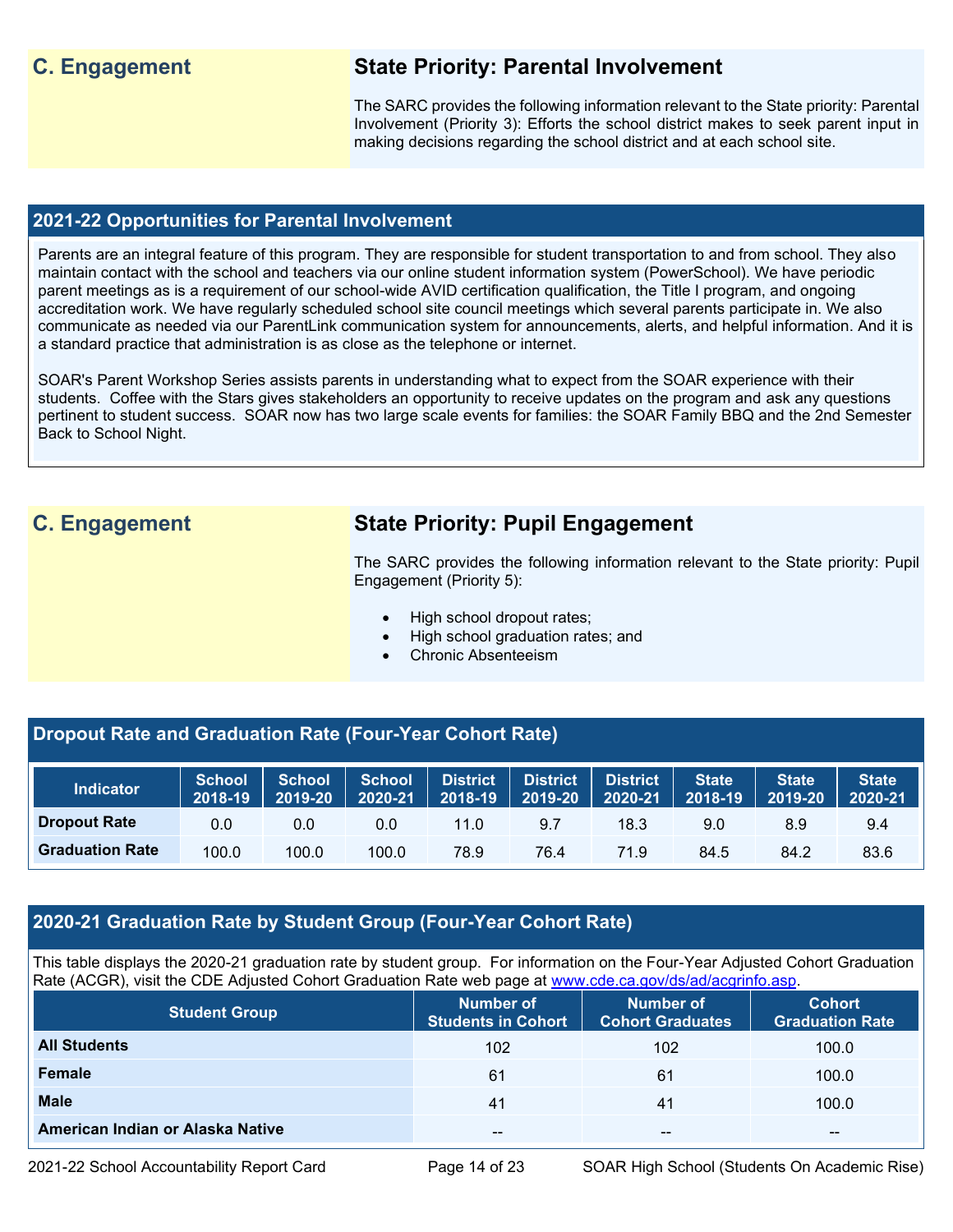| Asian                                                | --           | --                       | --    |
|------------------------------------------------------|--------------|--------------------------|-------|
| <b>Black or African American</b>                     | 12           | 12                       | 100.0 |
| <b>Filipino</b>                                      | $- -$        | --                       | --    |
| <b>Hispanic or Latino</b>                            | 54           | 54                       | 100.0 |
| Native Hawaiian or Pacific Islander                  | $\mathbf{0}$ | $\Omega$                 | 0.00  |
| <b>Two or More Races</b>                             | $- -$        | $\overline{\phantom{m}}$ | --    |
| <b>White</b>                                         | 18           | 18                       | 100.0 |
| <b>English Learners</b>                              | 0.0          | 0.0                      | 0.0   |
| <b>Foster Youth</b>                                  | --           | $-$                      | --    |
| <b>Homeless</b>                                      | $- -$        | $- -$                    | --    |
| <b>Socioeconomically Disadvantaged</b>               | 65           | 65                       | 100.0 |
| <b>Students Receiving Migrant Education Services</b> | --           | $-$                      | --    |
| <b>Students with Disabilities</b>                    | $- -$        | --                       | --    |

## **2020-21 Chronic Absenteeism by Student Group**

| <b>Student Group</b>                                 | <b>Cumulative</b><br><b>Enrollment</b> | <b>Chronic</b><br><b>Absenteeism</b><br><b>Eligible Enrollment</b> | <b>Chronic</b><br><b>Absenteeism</b><br><b>Count</b> | <b>Chronic</b><br><b>Absenteeism</b><br><b>Rate</b> |
|------------------------------------------------------|----------------------------------------|--------------------------------------------------------------------|------------------------------------------------------|-----------------------------------------------------|
| <b>All Students</b>                                  | 489                                    | 479                                                                | 5                                                    | 1.0                                                 |
| <b>Female</b>                                        | 314                                    | 306                                                                | 4                                                    | 1.3                                                 |
| <b>Male</b>                                          | 175                                    | 173                                                                | 1                                                    | 0.6                                                 |
| American Indian or Alaska Native                     | $\overline{2}$                         | 2                                                                  | 0                                                    | 0.0                                                 |
| <b>Asian</b>                                         | 19                                     | 19                                                                 | 0                                                    | 0.0                                                 |
| <b>Black or African American</b>                     | 62                                     | 59                                                                 | 1                                                    | 1.7                                                 |
| <b>Filipino</b>                                      | 17                                     | 17                                                                 | 0                                                    | 0.0                                                 |
| <b>Hispanic or Latino</b>                            | 289                                    | 284                                                                | 3                                                    | 1.1                                                 |
| Native Hawaiian or Pacific Islander                  | $\Omega$                               | 0                                                                  | 0                                                    | 0.0                                                 |
| <b>Two or More Races</b>                             | 34                                     | 34                                                                 | 0                                                    | 0.0                                                 |
| <b>White</b>                                         | 66                                     | 64                                                                 | 1                                                    | 1.6                                                 |
| <b>English Learners</b>                              | 1                                      | 1                                                                  | $\Omega$                                             | 0.0                                                 |
| <b>Foster Youth</b>                                  | $\overline{2}$                         | 1                                                                  | $\Omega$                                             | 0.0                                                 |
| <b>Homeless</b>                                      | 2                                      | $\overline{2}$                                                     | 1                                                    | 50.0                                                |
| <b>Socioeconomically Disadvantaged</b>               | 284                                    | 277                                                                | 3                                                    | 1.1                                                 |
| <b>Students Receiving Migrant Education Services</b> | 3                                      | 3                                                                  | 0                                                    | 0.0                                                 |
| <b>Students with Disabilities</b>                    | 6                                      | 6                                                                  | $\mathbf{0}$                                         | 0.0                                                 |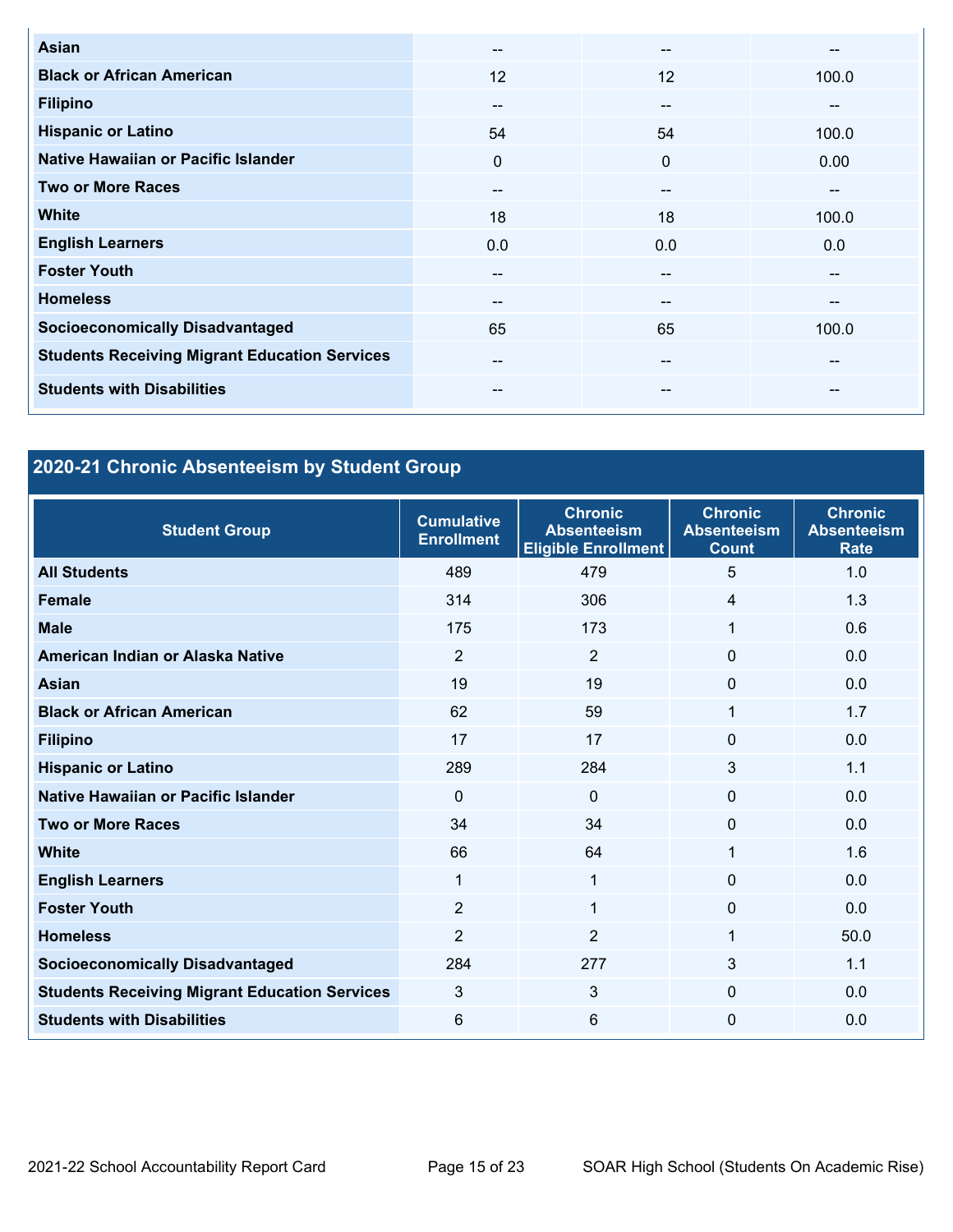## **C. Engagement State Priority: School Climate**

The SARC provides the following information relevant to the State priority: School Climate (Priority 6):

- Pupil suspension rates;
- Pupil expulsion rates; and
- Other local measures on the sense of safety

## **Suspensions and Expulsions**

This table displays suspensions and expulsions data collected between July through June, each full school year respectively. Data collected during the 2020-21 school year may not be comparable to earlier years of this collection due to differences in learning mode instruction in response to the COVID-19 pandemic.

| <b>Subject</b>     | <b>School</b><br>2018-19 | <b>School</b><br>2020-21 | <b>District</b><br>2018-19 | <b>District</b><br>2020-21 | <b>State</b><br>2018-19 | <b>State</b><br>2020-21 |
|--------------------|--------------------------|--------------------------|----------------------------|----------------------------|-------------------------|-------------------------|
| <b>Suspensions</b> | 0.00                     | 0.00                     | 7.95                       | 0.07                       | 3.47                    | 0.20                    |
| <b>Expulsions</b>  | 0.00                     | 0.00                     | 0.24                       | 0.00                       | 0.08                    | 0.00                    |

This table displays suspensions and expulsions data collected between July through February, partial school year due to the COVID-19 pandemic. The 2019-2020 suspensions and expulsions rate data are not comparable to other year data because the 2019-2020 school year is a partial school year due to the COVID-19 crisis. As such, it would be inappropriate to make any comparisons in rates of suspensions and expulsions in the 2019-2020 school year compared to other school years.

| <b>Subject</b>     | <b>School</b><br>2019-20 | <b>District</b><br>2019-20 | <b>State</b><br>2019-20 |
|--------------------|--------------------------|----------------------------|-------------------------|
| <b>Suspensions</b> | 0.00                     | 5.43                       | 2.45                    |
| <b>Expulsions</b>  | 0.00                     | 0.12                       | 0.05                    |

## **2020-21 Suspensions and Expulsions by Student Group**

| <b>Student Group</b>                | <b>Suspensions Rate</b> | <b>Expulsions Rate</b> |
|-------------------------------------|-------------------------|------------------------|
| <b>All Students</b>                 | 0.00                    | 0.00                   |
| <b>Female</b>                       | 0.00                    | 0.00                   |
| <b>Male</b>                         | 0.00                    | 0.00                   |
| American Indian or Alaska Native    | 0.00                    | 0.00                   |
| Asian                               | 0.00                    | 0.00                   |
| <b>Black or African American</b>    | 0.00                    | 0.00                   |
| <b>Filipino</b>                     | 0.00                    | 0.00                   |
| <b>Hispanic or Latino</b>           | 0.00                    | 0.00                   |
| Native Hawaiian or Pacific Islander | 0.00                    | 0.00                   |
| <b>Two or More Races</b>            | 0.00                    | 0.00                   |
| <b>White</b>                        | 0.00                    | 0.00                   |
| <b>English Learners</b>             | 0.00                    | 0.00                   |
| <b>Foster Youth</b>                 | 0.00                    | 0.00                   |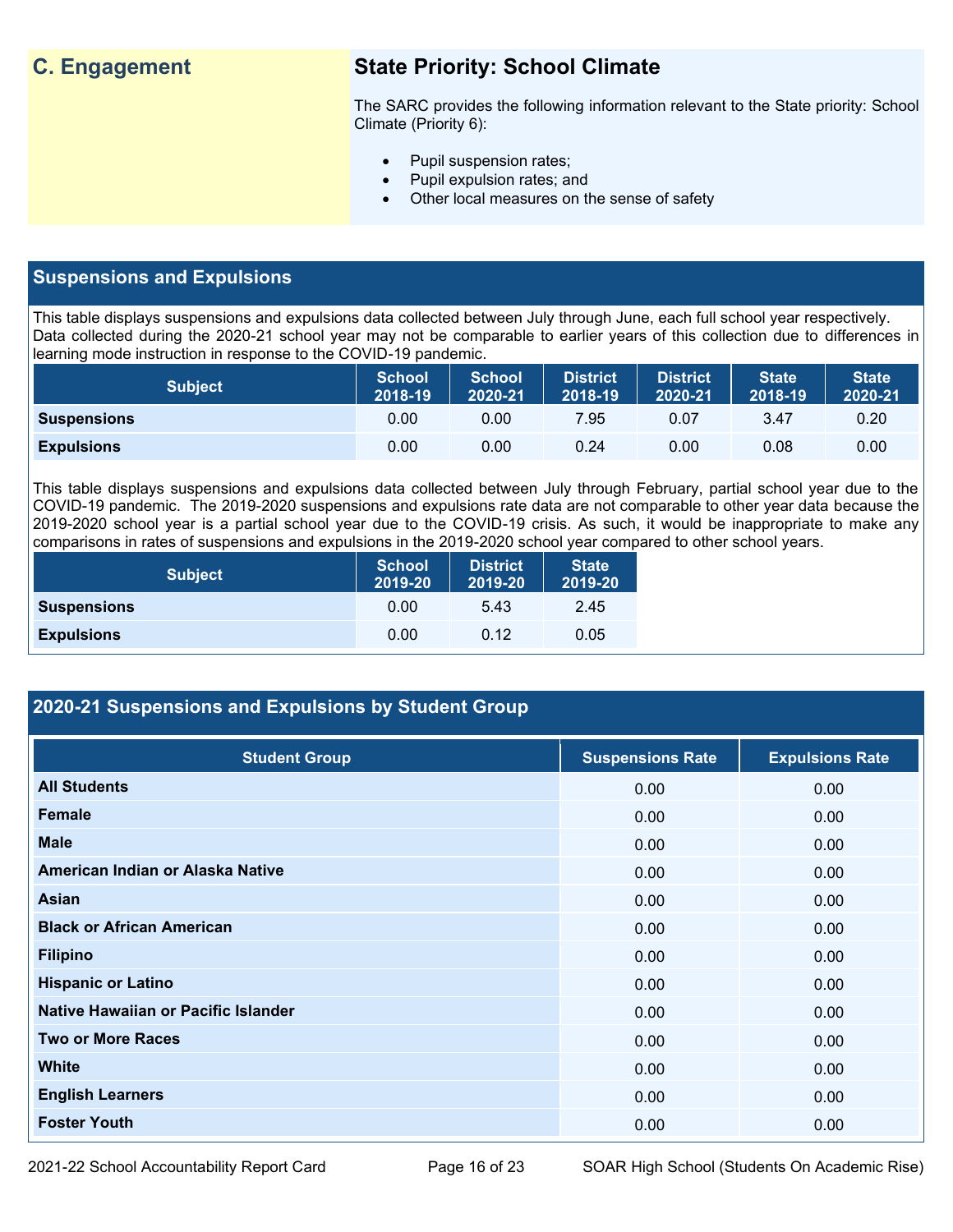| <b>Homeless</b>                                      | 0.00 | 0.00 |
|------------------------------------------------------|------|------|
| <b>Socioeconomically Disadvantaged</b>               |      |      |
| <b>Students Receiving Migrant Education Services</b> | 0.00 | 0.00 |
| <b>Students with Disabilities</b>                    |      |      |

## **2021-22 School Safety Plan**

Because SOAR is physically located on the AV College campus, we mostly follow this institution's plan and practices. Those plans can be accessed at<http://www.avc.edu/information/emergency> .

In addition to safety enhancements across the District (see below), SOAR students are expected to have an ID on them at all times. Students are expected to stay together while on the broader campus and be aware of emergency procedures. Large bags are subject to being checked. SOAR has also implemented a new visitor check-in system. If you plan to visit the school, please always check in at the front office with an ID and we will advise you of the process to follow. The Sheriff's Department at AV College is available to address safety or security questions or needs, and counseling staff is available for additional support.

District Statement:

We want our community to be aware of our continued commitment to safety which includes multiple, proactive approaches to fortifying security throughout our schools.

In April and June 2018, we conducted safety reviews of our campuses that resulted in the implementation of enhanced safety measures. These measures vary by school and include enhanced fencing, additional security and counseling personnel, updated surveillance cameras, front entrance modifications, and door locking devices. We also incorporated additional training with the Lancaster Sheriff's Station and revised student, staff and visitor identification processes.

For more than 25 years, we have had a dedicated school deputy on campus each day. In addition to this, we continue to focus on our students' social emotional needs through various programs and counseling outreach, provide safety training to our students and staff, and underscore the importance of vigilance through "See Something, Say Something." Our district and site websites have links to confidential student referral forms, where students and parents are able to submit safety concerns for administration to address.

## **2018-19 Secondary Average Class Size and Class Size Distribution**

This table displays the 2018-19 average class size and class size distribution. The columns titled "Number of Classes" indicates how many classes fall into each size category (a range of total students per classroom). At the secondary school level, this information is reported by subject area rather than grade level.

| <b>Subject</b>               | <b>Average</b><br><b>Class</b><br><b>Size</b> | <b>1-22 Students</b> | Number of Classes with   Number of Classes with<br>23-32 Students | <b>Number of Classes with</b><br>33+ Students |
|------------------------------|-----------------------------------------------|----------------------|-------------------------------------------------------------------|-----------------------------------------------|
| <b>English Language Arts</b> | 27                                            |                      | 14                                                                |                                               |
| <b>Mathematics</b>           | 25                                            | 4                    | 9                                                                 |                                               |
| <b>Science</b>               | 28                                            |                      | 10                                                                |                                               |
| <b>Social Science</b>        | 27                                            |                      | 12                                                                |                                               |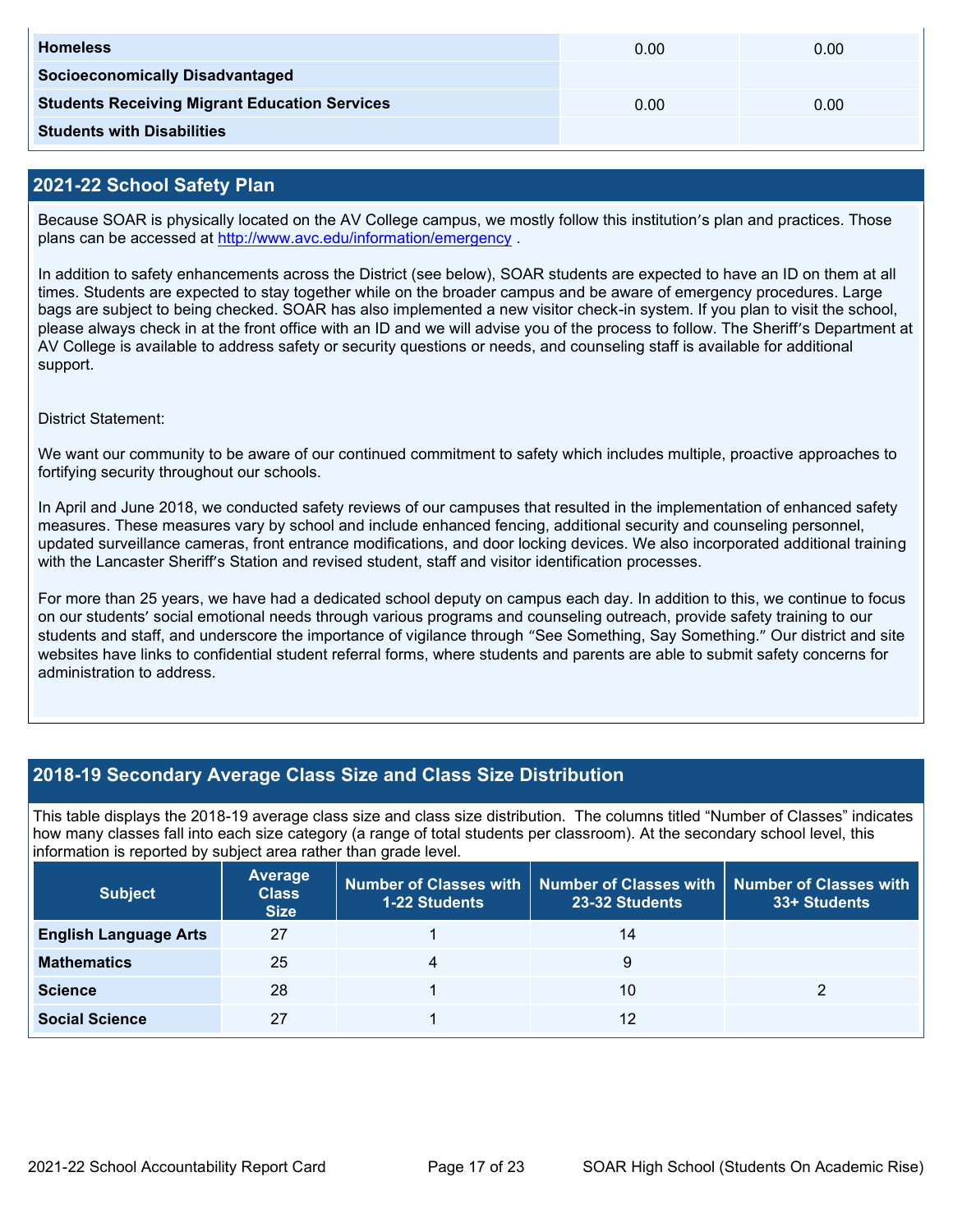## **2019-20 Secondary Average Class Size and Class Size Distribution**

This table displays the 2019-20 average class size and class size distribution. The columns titled "Number of Classes" indicates how many classes fall into each size category (a range of total students per classroom). At the secondary school level, this information is reported by subject area rather than grade level.

| <b>Subject</b>               | <b>Average</b><br><b>Class</b><br><b>Size</b> | Number of Classes with<br><b>1-22 Students</b> | <b>Number of Classes with</b><br>23-32 Students | Number of Classes with<br>33+ Students |
|------------------------------|-----------------------------------------------|------------------------------------------------|-------------------------------------------------|----------------------------------------|
| <b>English Language Arts</b> | 27                                            |                                                | 12                                              |                                        |
| <b>Mathematics</b>           | 24                                            | 6                                              | 8                                               |                                        |
| <b>Science</b>               | 27                                            |                                                | 12                                              |                                        |
| <b>Social Science</b>        | 25                                            |                                                | 9                                               |                                        |

## **2020-21 Secondary Average Class Size and Class Size Distribution**

This table displays the 2020-21 average class size and class size distribution. The columns titled "Number of Classes" indicates how many classes fall into each size category (a range of total students per classroom). At the secondary school level, this information is reported by subject area rather than grade level.

| <b>Subject</b>               | <b>Average</b><br><b>Class</b><br><b>Size</b> | <b>Number of Classes with</b><br><b>1-22 Students</b> | 23-32 Students | Number of Classes with Number of Classes with<br>33+ Students |
|------------------------------|-----------------------------------------------|-------------------------------------------------------|----------------|---------------------------------------------------------------|
| <b>English Language Arts</b> | 29                                            |                                                       | 12             |                                                               |
| <b>Mathematics</b>           | 22                                            | 9                                                     |                |                                                               |
| <b>Science</b>               | 27                                            |                                                       | 15             |                                                               |
| <b>Social Science</b>        | 28                                            |                                                       |                |                                                               |

## **2020-21 Ratio of Pupils to Academic Counselor**

This table displays the ratio of pupils to Academic Counselor. One full time equivalent (FTE) equals one staff member working full time; one FTE could also represent two staff members who each work 50 percent of full time.

| <b>Title</b>                        | <b>Ratio</b> |
|-------------------------------------|--------------|
| <b>Pupils to Academic Counselor</b> | 475          |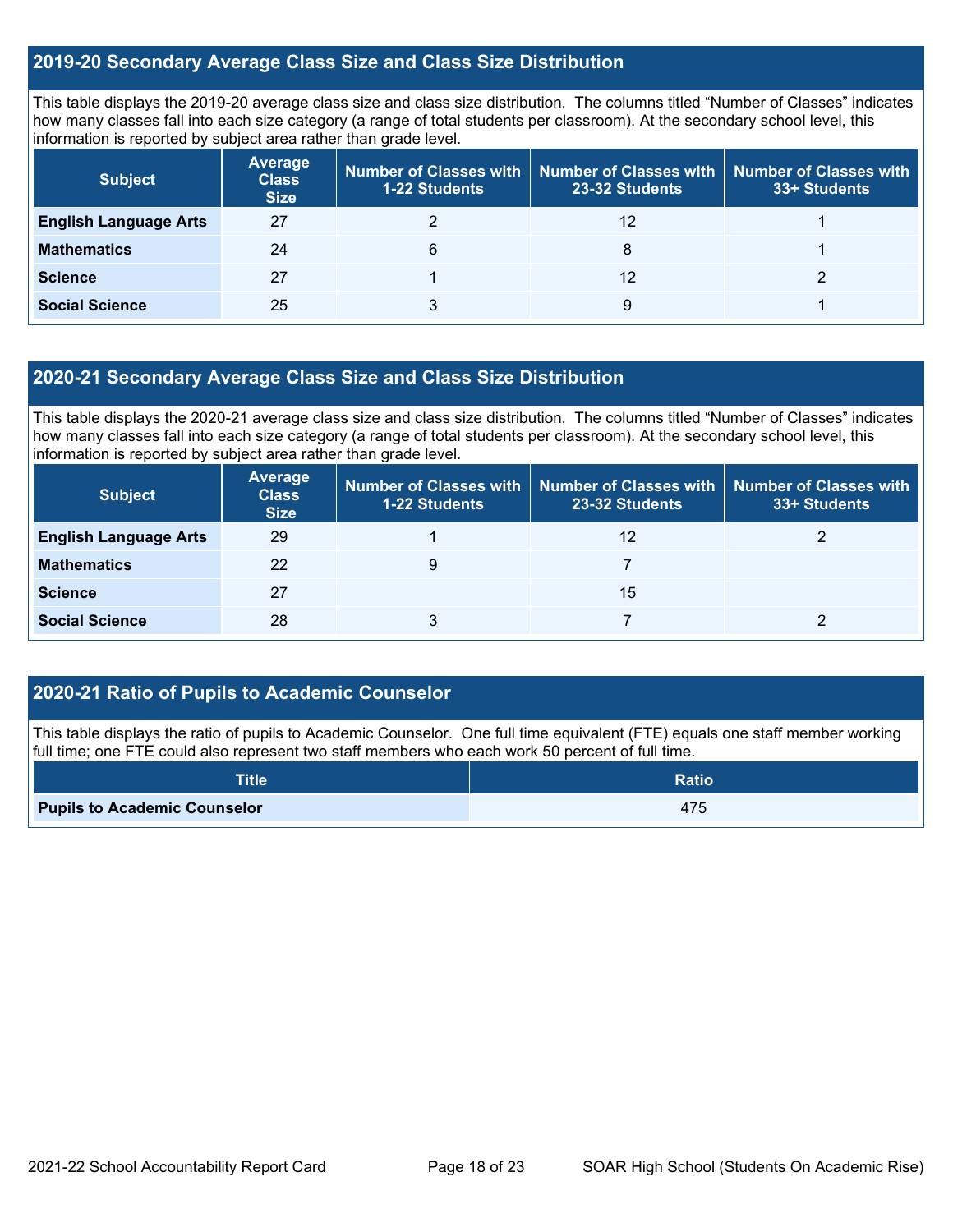## **2020-21 Student Support Services Staff**

This table displays the number of FTE support staff assigned to this school. One full time equivalent (FTE) equals one staff member working full time; one FTE could also represent two staff members who each work 50 percent of full time.

| <b>Title</b>                                                         | <b>Number of FTE Assigned to School</b> |
|----------------------------------------------------------------------|-----------------------------------------|
| <b>Counselor (Academic, Social/Behavioral or Career Development)</b> |                                         |
| Library Media Teacher (Librarian)                                    | 0                                       |
| Library Media Services Staff (Paraprofessional)                      | 0                                       |
| <b>Psychologist</b>                                                  | 0.2                                     |
| <b>Social Worker</b>                                                 | $\Omega$                                |
| <b>Speech/Language/Hearing Specialist</b>                            | 0.1                                     |
| <b>Resource Specialist (non-teaching)</b>                            | 0                                       |

## **2019-20 Expenditures Per Pupil and School Site Teacher Salaries**

This table displays the 2019-20 expenditures per pupil and average teach salary for this school. Cells with N/A values do not require data.

| Level                                                | <b>Total</b><br><b>Expenditures</b><br><b>Per Pupil</b> | <b>Expenditures</b><br><b>Per Pupil</b><br>(Restricted) | <b>Expenditures</b><br><b>Per Pupil</b><br>(Unrestricted) | <b>Average</b><br><b>Teacher</b><br><b>Salary</b> |
|------------------------------------------------------|---------------------------------------------------------|---------------------------------------------------------|-----------------------------------------------------------|---------------------------------------------------|
| <b>School Site</b>                                   | \$6,695.74                                              | \$906.73                                                | \$5,789.02                                                | \$140,408.47                                      |
| <b>District</b>                                      | N/A                                                     | N/A                                                     | \$6,327.41                                                | \$82,536                                          |
| <b>Percent Difference - School Site and District</b> | N/A                                                     | N/A                                                     | $-8.9$                                                    | 51.9                                              |
| <b>State</b>                                         |                                                         |                                                         | \$8,444                                                   | \$92,222                                          |
| <b>Percent Difference - School Site and State</b>    | N/A                                                     | N/A                                                     | $-37.3$                                                   | 41.4                                              |

## **2020-21 Types of Services Funded**

SOAR is a school-wide AVID school and all categorical funds support the program. SOAR also uses Targeted Funding as appropriate.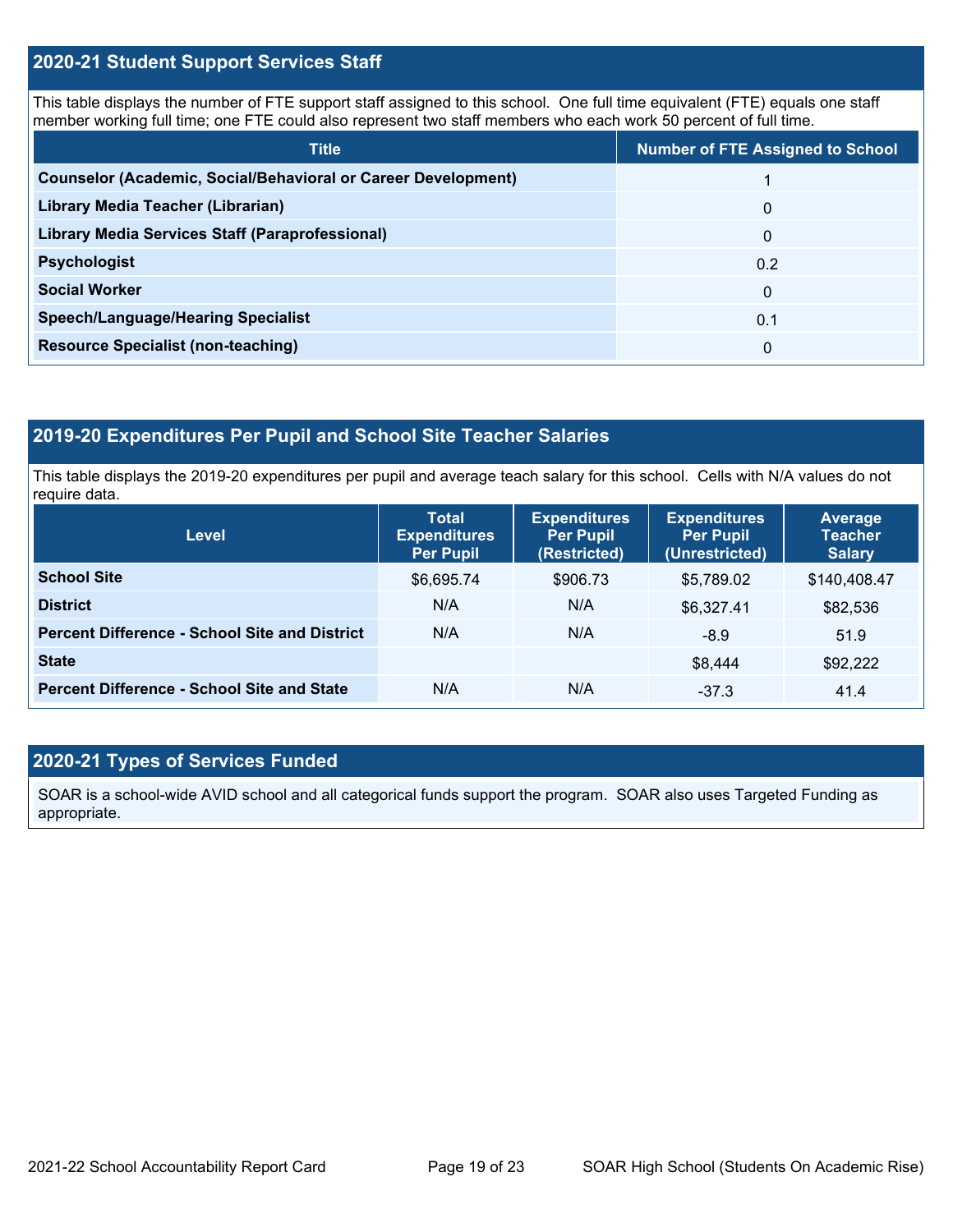## **2019-20 Teacher and Administrative Salaries**

This table displays the 2019-20 Teacher and Administrative salaries. For detailed information on salaries, see the CDE Certification Salaries & Benefits web page at [http://www.cde.ca.gov/ds/fd/cs/.](http://www.cde.ca.gov/ds/fd/cs/)

| Category                                             | <b>District</b><br><b>Amount</b> | <b>State Average</b><br>for Districts<br>in Same Category |
|------------------------------------------------------|----------------------------------|-----------------------------------------------------------|
| <b>Beginning Teacher Salary</b>                      | \$43,341                         | \$54,687                                                  |
| <b>Mid-Range Teacher Salary</b>                      | \$78,888                         | \$92,222                                                  |
| <b>Highest Teacher Salary</b>                        | \$111,782                        | \$114,208                                                 |
| <b>Average Principal Salary (Elementary)</b>         | \$0                              | \$143,647                                                 |
| <b>Average Principal Salary (Middle)</b>             | \$0                              | \$145,785                                                 |
| <b>Average Principal Salary (High)</b>               | \$137,990                        | \$162,322                                                 |
| <b>Superintendent Salary</b>                         | \$308,342                        | \$258,950                                                 |
| <b>Percent of Budget for Teacher Salaries</b>        | 30%                              | 32%                                                       |
| <b>Percent of Budget for Administrative Salaries</b> | 5%                               | 5%                                                        |

## **2020-21 Advanced Placement (AP) Courses**

This table displays the percent of student in AP courses at this school.

#### **Percent of Students in AP Courses**

This table displays the number of AP courses offered at this school where there are student course enrollments of at least one student.

| <b>Subject</b>                  | <b>Number of AP Courses Offered</b> |
|---------------------------------|-------------------------------------|
| <b>Computer Science</b>         | 0                                   |
| <b>English</b>                  | 0                                   |
| <b>Fine and Performing Arts</b> | 0                                   |
| <b>Foreign Language</b>         | 0                                   |
| <b>Mathematics</b>              | 0                                   |
| <b>Science</b>                  | 0                                   |
| <b>Social Science</b>           | 0                                   |
| <b>Total AP Courses Offered</b> | 0                                   |

## **Professional Development**

Teachers are given many opportunities for professional development; these opportunities rarely impact classroom instruction time. A major focus of this year's professional development has been on teacher collaboration and stakeholder engagement.

This table displays the number of school days dedicated to staff development and continuous improvement.

| <b>Subject</b> | 2019-20 | $ 2020-21 $ | 2021-22 |
|----------------|---------|-------------|---------|
|                |         |             |         |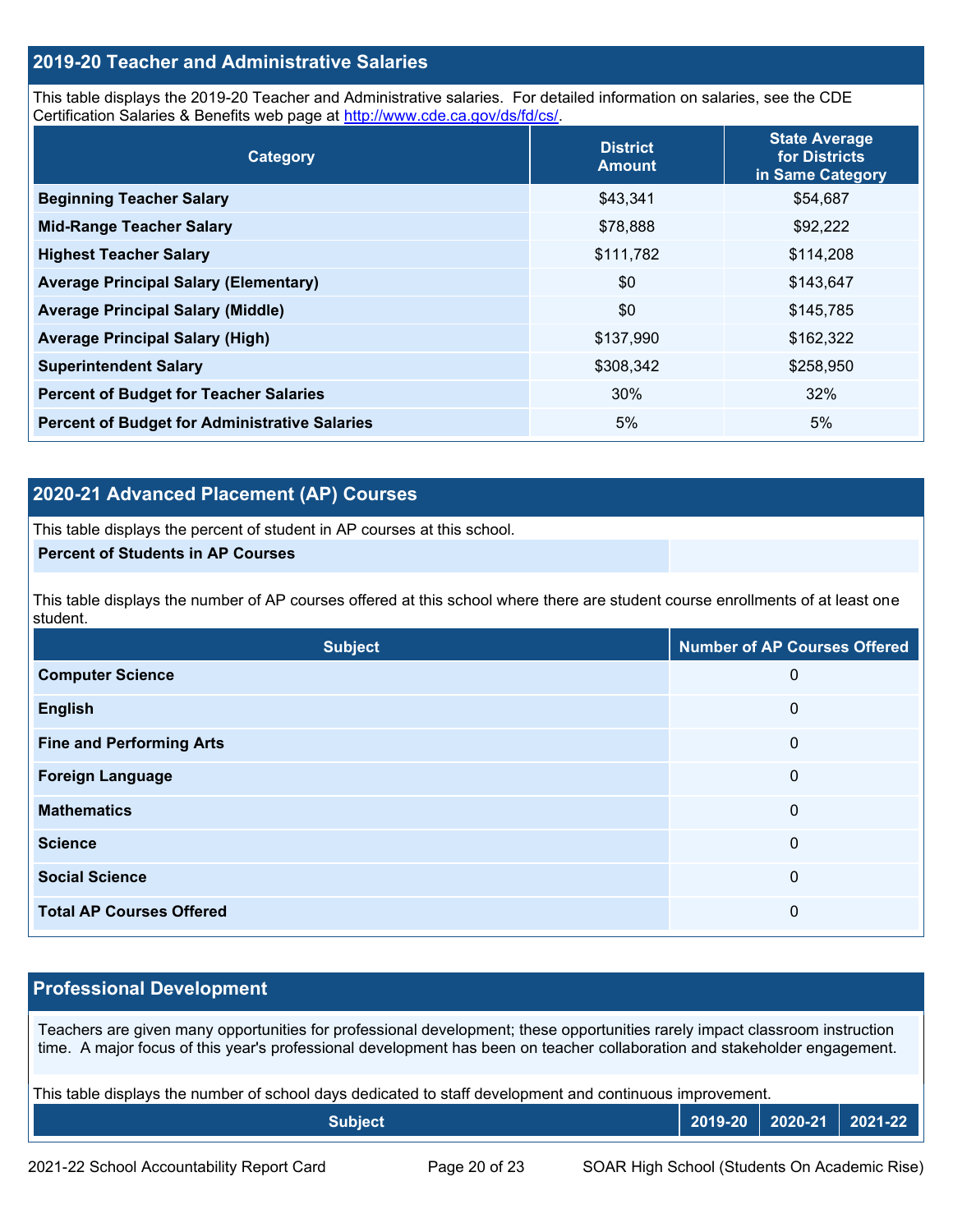# **Antelope Valley Union High School District 2020-21 Local Accountability Report Card (LARC) Addendum**

## **Local Accountability Report Card (LARC) Addendum**

**2020-21 Local Accountability Report Card (LARC) Addendum Overview**



On July 14, 2021, the California State Board of Education (SBE) determined that the California Department of Education (CDE) will use the SARC as the mechanism to conduct a one-time data collection of the LEA-level aggregate test results of all school's local assessments administered during the 2020–2021 school year in order to meet the federal Every Students Succeeds Act (ESSA) reporting requirement for the Local Educational Agency Accountability Report Cards (LARCs).

Each local educational agency (LEA) is responsible for preparing and posting their annual LARC in accordance with the federal ESSA. As a courtesy, the CDE prepares and posts the LARCs on behalf of all LEAs.

Only for the 2020–2021 school year and the 2020–2021 LARCs, LEAs are required to report their aggregate local assessments test results at the LEA-level to the CDE by populating the tables below via the SARC. These data will be used to meet the LEAs' federal requirement for their LARCs. Note that it is the responsibility of the school and LEA to ensure that all student privacy and suppression rules are in place when reporting data in Tables 3 and 4 in the Addendum, as applicable.

The tables below are not part of the SBE approved 2020–2021 SARC template but rather are the mechanism by which these required data will be collected from LEAs.

For purposes of the LARC and the following tables, an LEA is defined as a school district, a county office of education, or a direct funded charter school.

| <b>2021-22 District Contact Information</b> |                                            |  |  |  |
|---------------------------------------------|--------------------------------------------|--|--|--|
| <b>District Name</b>                        | Antelope Valley Union High School District |  |  |  |
| <b>Phone Number</b>                         | 661-948-7655                               |  |  |  |
| Superintendent                              | Greg Nehen                                 |  |  |  |
| <b>Email Address</b>                        | gnehen@avhsd.org                           |  |  |  |
| <b>District Website Address</b>             | www.avdistrict.org                         |  |  |  |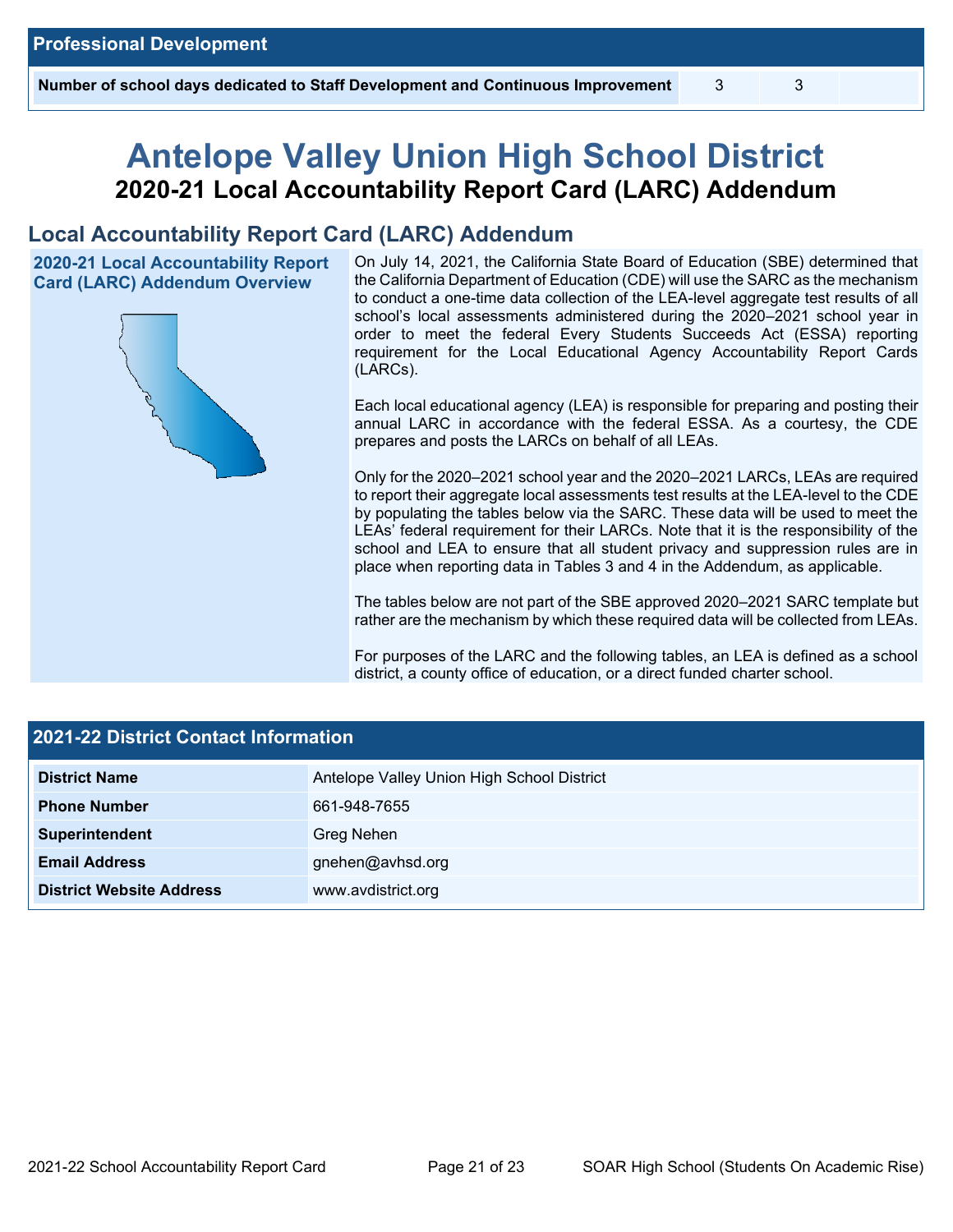## **2020-21 CAASPP Test Results in ELA by Student Group**

This table displays CAASPP test results in ELA by student group for students grades three through eight and grade eleven taking and completing a state-administered assessment. The CDE will populate this table for schools in cases where the school administered the CAASPP assessment. In cases where the school administered a local assessment instead of CAASPP, the CDE will populate this table with "NT" values, meaning this school did not test students using the CAASPP. See the local assessment(s) table for more information.

| <b>CAASPP</b><br><b>Student Groups</b>               | <b>CAASPP</b><br><b>Total</b><br><b>Enrollment</b> | <b>CAASPP</b><br><b>Number</b><br><b>Tested</b> | <b>CAASPP</b><br><b>Percent</b><br><b>Tested</b> | <b>CAASPP</b><br><b>Percent</b><br><b>Not Tested</b> | <b>CAASPP</b><br><b>Percent</b><br><b>Met or</b><br><b>Exceeded</b> |
|------------------------------------------------------|----------------------------------------------------|-------------------------------------------------|--------------------------------------------------|------------------------------------------------------|---------------------------------------------------------------------|
| <b>All Students</b>                                  | 5010                                               | <b>NT</b>                                       | <b>NT</b>                                        | <b>NT</b>                                            | <b>NT</b>                                                           |
| <b>Female</b>                                        | 2507                                               | <b>NT</b>                                       | <b>NT</b>                                        | <b>NT</b>                                            | <b>NT</b>                                                           |
| <b>Male</b>                                          | 2503                                               | <b>NT</b>                                       | <b>NT</b>                                        | <b>NT</b>                                            | <b>NT</b>                                                           |
| American Indian or Alaska Native                     | 14                                                 | <b>NT</b>                                       | <b>NT</b>                                        | <b>NT</b>                                            | <b>NT</b>                                                           |
| <b>Asian</b>                                         | 71                                                 | <b>NT</b>                                       | <b>NT</b>                                        | <b>NT</b>                                            | <b>NT</b>                                                           |
| <b>Black or African American</b>                     | 805                                                | <b>NT</b>                                       | <b>NT</b>                                        | <b>NT</b>                                            | <b>NT</b>                                                           |
| <b>Filipino</b>                                      | 80                                                 | <b>NT</b>                                       | <b>NT</b>                                        | <b>NT</b>                                            | <b>NT</b>                                                           |
| <b>Hispanic or Latino</b>                            | 3235                                               | <b>NT</b>                                       | <b>NT</b>                                        | <b>NT</b>                                            | <b>NT</b>                                                           |
| Native Hawaiian or Pacific Islander                  | $\overline{\phantom{a}}$                           | <b>NT</b>                                       | <b>NT</b>                                        | <b>NT</b>                                            | <b>NT</b>                                                           |
| <b>Two or More Races</b>                             | 265                                                | <b>NT</b>                                       | <b>NT</b>                                        | <b>NT</b>                                            | <b>NT</b>                                                           |
| <b>White</b>                                         | 536                                                | <b>NT</b>                                       | <b>NT</b>                                        | <b>NT</b>                                            | <b>NT</b>                                                           |
| <b>English Learners</b>                              | 398                                                | <b>NT</b>                                       | <b>NT</b>                                        | <b>NT</b>                                            | <b>NT</b>                                                           |
| <b>Foster Youth</b>                                  | 98                                                 | <b>NT</b>                                       | <b>NT</b>                                        | <b>NT</b>                                            | <b>NT</b>                                                           |
| <b>Homeless</b>                                      | 68                                                 | <b>NT</b>                                       | <b>NT</b>                                        | <b>NT</b>                                            | <b>NT</b>                                                           |
| <b>Military</b>                                      | 83                                                 | <b>NT</b>                                       | <b>NT</b>                                        | <b>NT</b>                                            | <b>NT</b>                                                           |
| <b>Socioeconomically Disadvantaged</b>               | 3630                                               | <b>NT</b>                                       | <b>NT</b>                                        | <b>NT</b>                                            | <b>NT</b>                                                           |
| <b>Students Receiving Migrant Education Services</b> | 28                                                 | <b>NT</b>                                       | <b>NT</b>                                        | <b>NT</b>                                            | <b>NT</b>                                                           |
| <b>Students with Disabilities</b>                    | 766                                                | <b>NT</b>                                       | <b>NT</b>                                        | <b>NT</b>                                            | <b>NT</b>                                                           |